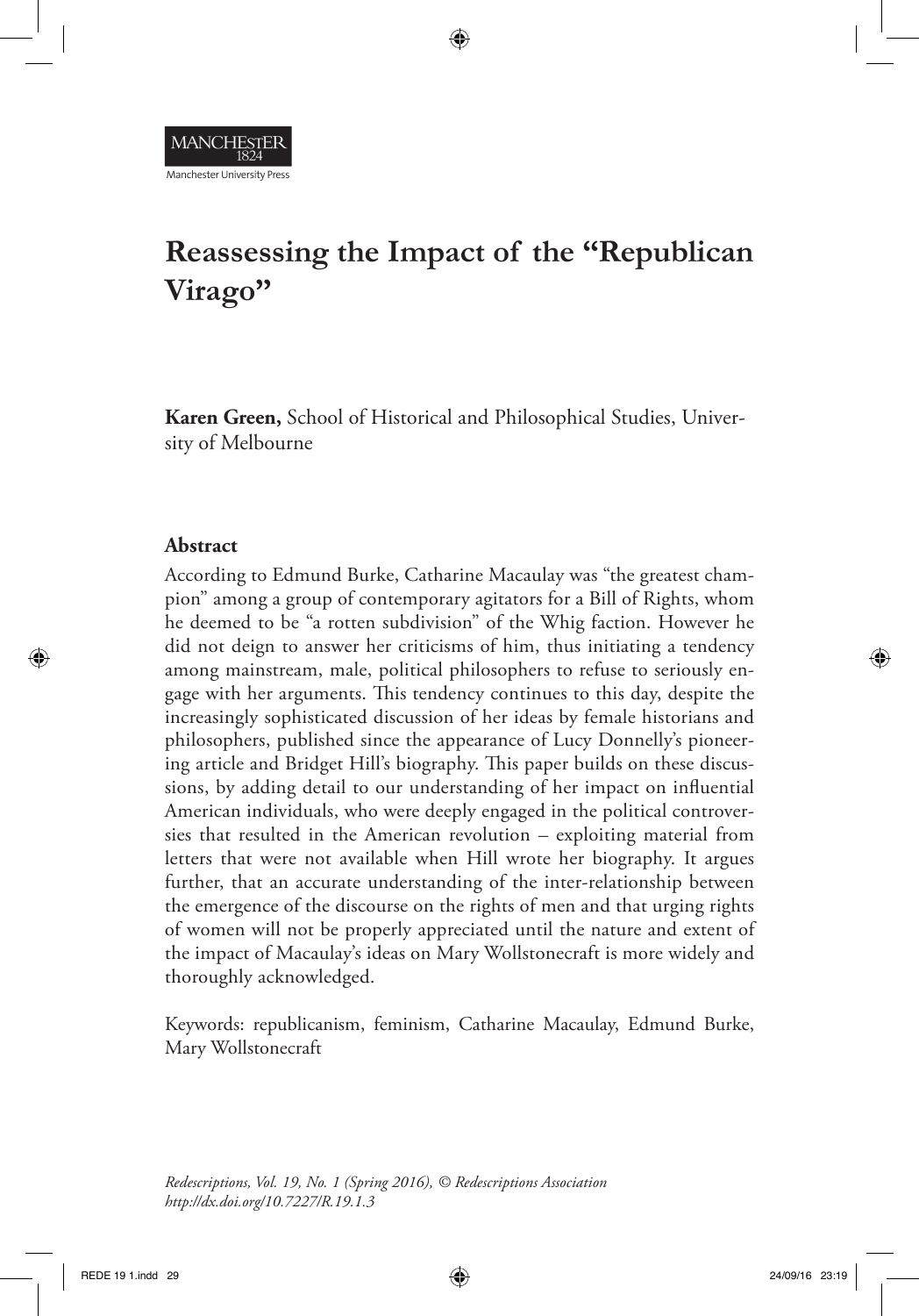⊕

*Karen Green: Reassessing the Impact of the "Republican Virago"*

# **1. Introduction**

During the period when she was a prominent contributor to contemporary political debates, Catharine Macaulay (1731–91, née Sawbridge) published two responses to Edmund Burke (1729–97). The most famous is her *Observations on his Reflections on the Revolution in France*, which appeared in 1790, but twenty years earlier she had published *Observations* on Burke's *Thoughts on the Cause of the Present Discontents*, which appeared at the height of the controversy over John Wilkes's exclusion from the parliamentary seat of Middlesex (Macaulay 1770, 1790; Claeys 1995, 1: 121–53; Burke 1770, 1868–77, 2: 251– 323 , 2004). It was in a comment on this earlier piece that Burke dubbed her, "our Republican Virago" and the passage from the letter to his friend Shackleton, in which he coined the expression, is worth quoting, for it is evidence of the problem that she faced, and continues to face, in being recognised as a serious contributor to political theory. Burke deemed her to be part of "the rotten subdivision of a Faction among ourselves, who have done us infinite mischief by the violence, rashness, and often wickedness of their measures," while nevertheless acknowledging that there were none of this vile set who could do better, and concluding, "the Amazon is the greatest champion amongst them … no heroine in Billingsgate can go beyond the patriotick scolding of our republican Virago." He concludes, "You see I have been afraid to answer her" (Copeland, et al., 1958–70, 2:150).

A gentleman, of course, would never fight a Billingsgate fishwife, even were she to throw a punch. It would be below his dignity. So Macaulay, remained unanswered. Burke's pamphlet has attracted a small amount of attention as an early defence of party politics (Lock 1998, 283–6). Macaulay's response has remained virtually unstudied, despite the fact that it mounts a coherent case for thinking that what was needed to quell the people's discontents was not, as Burke contended, a return to the dominance of parliament by aristocratic faction, but a broader franchise, triennial elections, and the exclusion of "placemen" or public servants, from the parliament. The "rotten subdivision of a Faction" to which she belonged were the Bill of Rights people, advocates of the reforms earlier proposed by the Levellers, who hoped to see an end to aristocratic privilege and a representative democracy grounded in equality before the law. Although Macaulay's pamphlet is just one of the places where she tirelessly promoted these reforms, the prominent part that she played in eighteenthcentury radical politics has been almost entirely ignored in mainstream, maleauthored accounts of the origins of modern democracy and republicanism, and as a result the influence of a very important strand of thought, connecting the project of enlightenment to radical politics has been neglected. Despite the fact that Horace Walpole deemed her one of the chiefs of the republican par-

⊕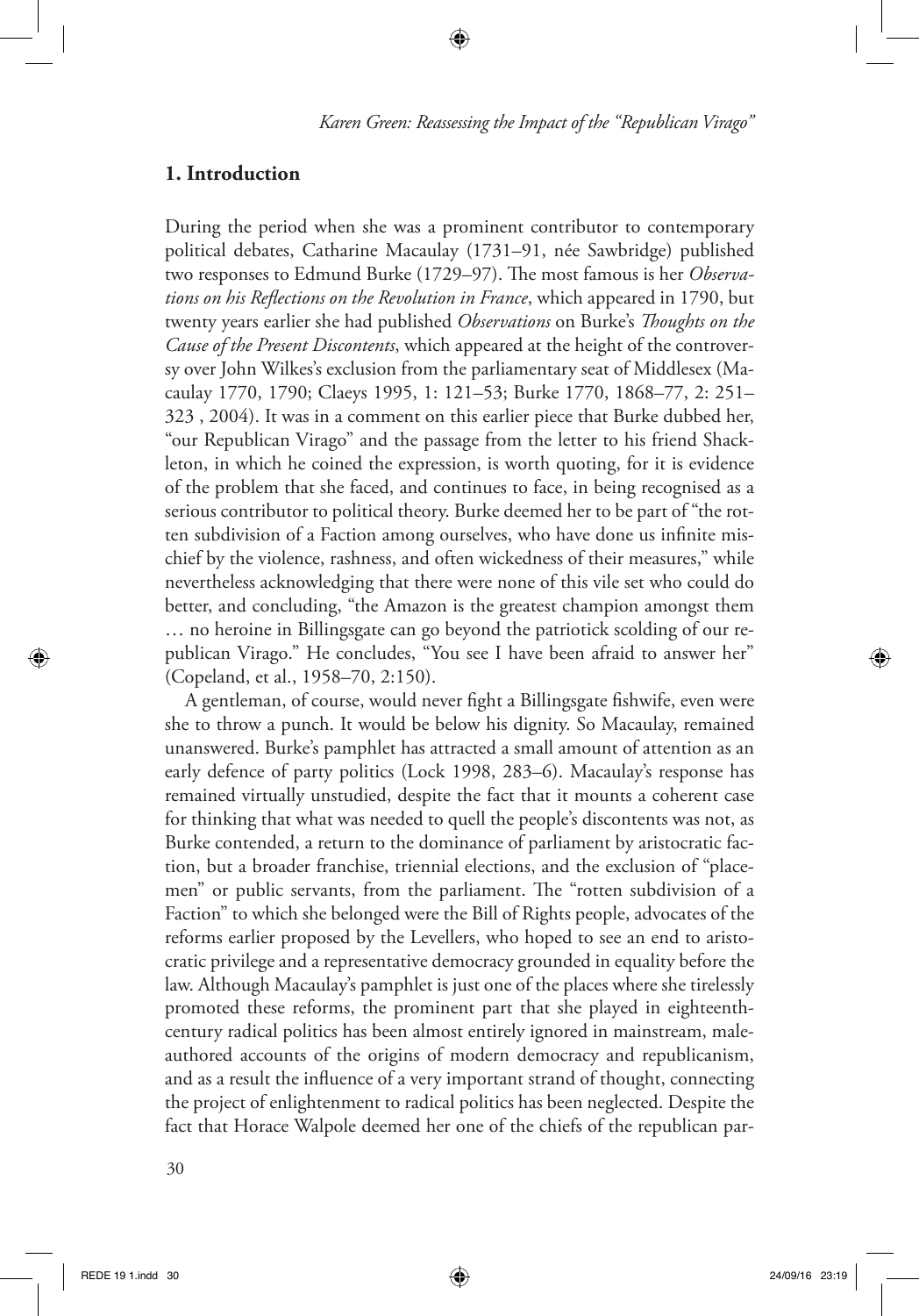ty, during the late 1760s, influential contemporary accounts of republicanism ignore her, or, at best, briefly mention her in passing (Hill 1992, 164; Pettit 1997, 2001; Laborde and Mayor 2008; Van Gelderen and Skinner 2002, 2: 128, 168; Wooton 1994, 4, 29; Dagger 1997; Zuckert 1994). It is true that increasing numbers of female historians, political theorists, and philosophers have published on Macaulay since Donnelly's early article and Bridget Hill's groundbreaking biography (Donnelly 1949; Hill 1992; Gardner 1998, 2000; Gunther-Canada 2012; Wiseman 2001; Davies 2005; Gunther-Canada 1998, 2003; Hutton 2005, 2007, 2009; Reuter 2007; Looser 2003; Titone 2004, 2009; Frazer 2011; O'Brien 2005, 2009, 152–200). However mainstream accounts of the political philosophy of the period continue to ignore Macaulay. One notable exception is Rachel Hammersley, who discusses the influence of her histories as conduits whereby English republican ideas were conveyed to France (Hammersley 2010). She is mentioned as hosting a salon, but does not get an entry in *The Encyclopedia of the Enlightenment* (Kors 2003). She is not covered in Jonathan Israel's *Democratic Enlightenment* (Israel 2011).

⊕

In this paper I offer a brief account of Macaulay's progressive politics, and her moral and political epistemology, show how congenial her ideas and arguments were to the defenders of the American revolution, and demonstrate how important she is for understanding Wollstonecraft's brand of feminism. Reassessing Macaulay's role in eighteenth-century radical politics does not come without cost, for it exposes certain parochial and religious elements in the origins of our democratic political tradition, which sit rather uncomfortably with the idea that it is simply grounded in reason, or that republicanism is based on the concept of freedom as non-domination. Macaulay's republicanism does not fit neatly into the current orthodoxy, according to which, for republicans, "freedom is a negative concept, and essentially consists in not being dominated by any other person or group" (Skinner 2010, 96). According to her, freedom is positive, ethical, self-realization. Yet I believe that it is necessary to face up to these features of the tradition, if we are to have an accurate account of the shared eighteenth-century roots of republicanism and feminism in Great Britain and America.

### **2. Macaulay's progressive politics**

Macaulay began publishing her *History of England from the accession of James I* in 1763, in the third year of George III's reign, and the third year of her marriage to George Macaulay (Macaulay 1763–83). While Burke promoted the image of Macaulay as a scolding fish-wife, Macaulay and her supporters preferred to represent her as a virtuous Roman matron (Hicks 2005). In the introduction to her history she claims,

⊕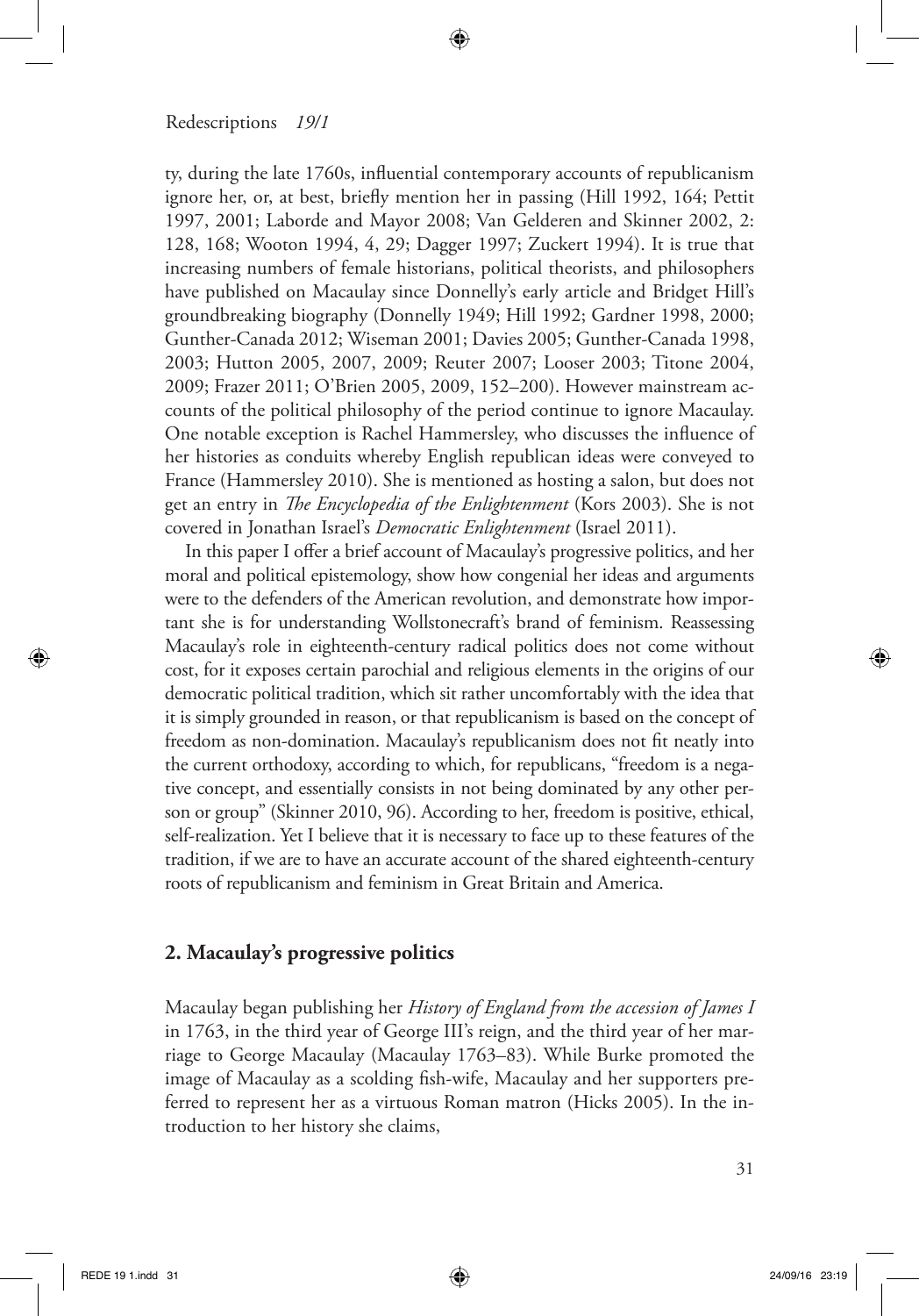From my early youth I have read with delight those histories which exhibit Liberty in its most exalted state, the annals of the Roman and the Greek republics. Studies like these excite that natural love of Freedom which lies latent in the breast of every rational being. (Macaulay 1763–83, 1:v)

⊕

This, "natural love of freedom" latent in all rational beings is expressed in the works of Algernon Sidney and John Milton, which are included in the early portrait of her in Roman dress by Katherine Read. It is found also in the writing of John Goodwin and John Locke who are not visible in the portrait, but who inhabit the footnotes of her justification for the actions of the parliament and the execution of Charles I.<sup>1</sup> There she expounds on what she takes reason to reveal concerning the foundations and purposes of government.

That government is the ordinance of man; that being the mere creature of human invention, it may be changed or altered according to the dictates of experience, and the better judgment of men; that it was instituted for the protection of the people, for the end of securing, not overthrowing the rights of nature; that it is a trust either formally admitted, or supposed; and that magistracy is consequently accountable; will meet with little contradiction in a country enlightened with the unobstructed ray of rational learning. (Macaulay 1763–83, 4:430–1)

The history of the seventeenth-century English revolution that she offers is intended to remind her countrymen of the principles on which British liberties were founded, and "the merit of the men by whose virtues these privileges were attained" (Macaulay 1763–83, 1:vii). These liberties are grounded in the rights of nature, and what she means by these rights, and the kind of democratic constitution that would secure them, is spelt out in her 1767 pamphlet, *Loose Remarks on certain positions to be found in Mr Hobbes's "Philosophical rudiments of government and society"* (Macaulay 1767; Gunther-Canada 2006; Green 2012b).

The first part of this pamphlet turns Thomas Hobbes's own arguments against him, in order to argue that his claim that we are not sociable by nature is contradicted by his demonstration that it is rational to accept political subjection. We are, in fact, born fit for society in the sense that we are born with the capacity to develop reason. Reason reveals to us that our ends are achieved by obeying the law of nature, and by contracting with a sovereign to uphold it. So, Macaulay concludes that Hobbes's own arguments show that we are sociable by nature, but they fail to show that the sovereign should be absolute. Instead, since government is set up to secure the "rights of nature", which follow from the recognition of the law of nature, the executive should have a limited power to execute laws laid down by a legislature, which is organised so as to frame laws that promote the good of the people. Having refuted Hobbes with

32

⊕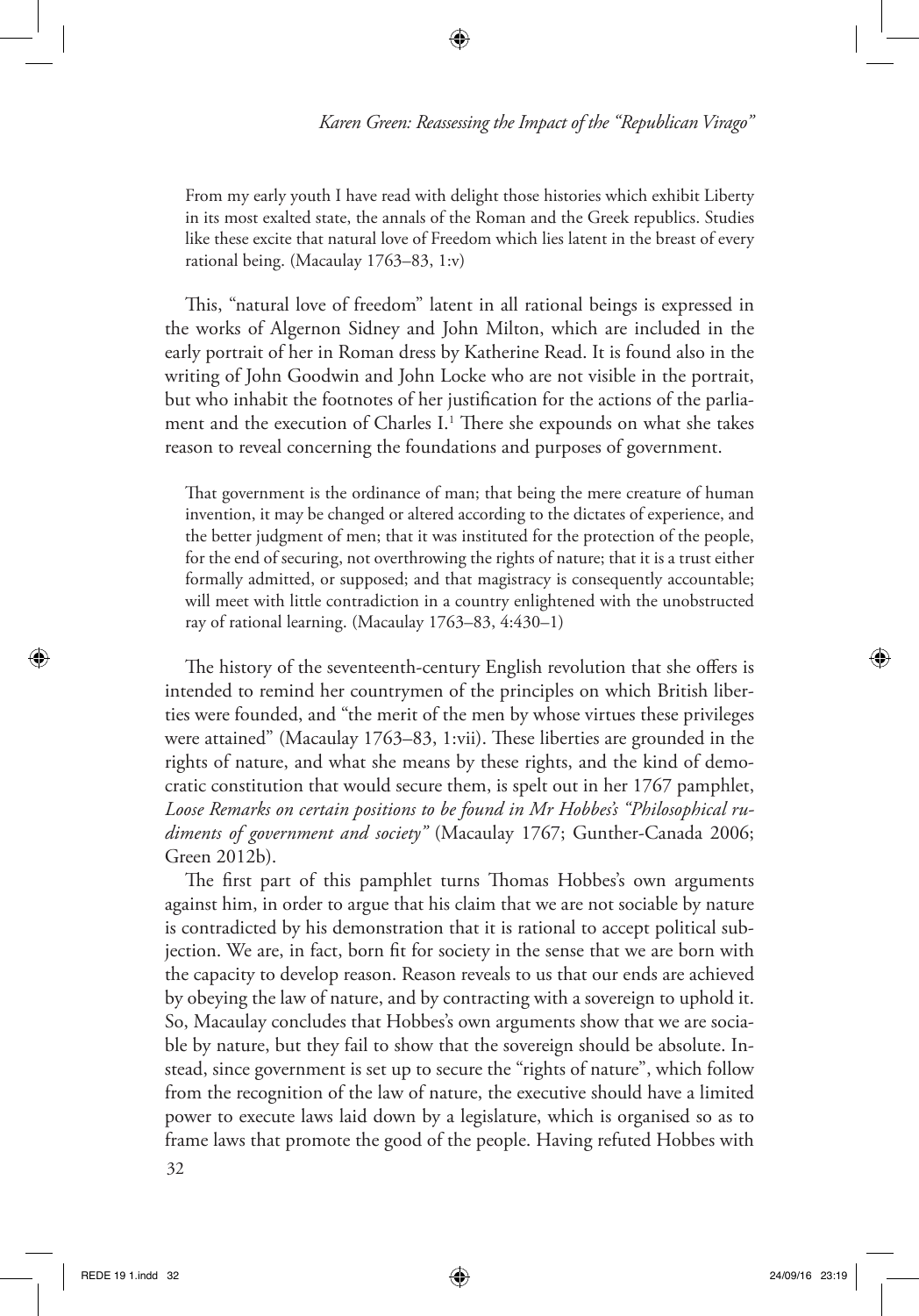regard to the sociability of our nature, she attacks his arguments in defence of monarchy, and argues that a monarch can hardly be expected to govern well. The second half of the pamphlet provides a sketch of a democratic constitution, offered as a possible model for Corsica, whose leader, Pasquale Paoli would soon be living in exile in England. She develops a plan for a bi-cameral republic, in which corruption would be guarded against by a strict rotation of representatives and by an "agrarian law" designed to prevent the excessive accumulation of property.2

⊕

# **3. Macaulay and the defenders of the American revolution**

By the time she published *Loose Remarks*, Macaulay had been widowed, and had established her new home in Berners Street as a meeting place where radical London, and visitors from abroad, came together for weekly "coteries". About this time, Horace Walpole dined at her house with Louis-Alexandre de La Rochefoucault duke d'Enville, commenting that, "She is one of the sights that all foreigners are carried to see" (Lewis 1937–83, 32: 92). There, Benjamin Rush met James Burgh, Sir Adam Ferguson, Capt. Phipps, General Webb, and her brother John Sawbridge, and on a trip to Scotland enthused about her to her friend David Erskine (Rush 1948, 60; David Steuart Erskine (1742– 1829), Lord Buchan to Catharine Macaulay, 12 February 1769, Gilder Lehrman Collection, New York, GLC01794.05). Macaulay added to the second edition of *Loose Remarks* a letter from Rush, written soon after his return to America, along with her reply. She concluded the reply by regretting that her commitment to writing the history of England precluded her "from defending the cause of the Americans", and went on to suggest that "the general principles of the rights of mankind inculcated in my great work, is of more advantage to them than the more suspected arguments framed for the service of a particular purpose" (Macaulay 1769, 35).

It was at about this time that she was moved to send sets of her work to certain politically engaged Americans, and began a correspondence with a number of them. Her brother, John Sawbridge had entered parliament in 1768, as a member for Hythe, and he would consistently support the rights of the Americans not to be taxed by the English parliament, as well as fight a long and futile battle for the program of reform that Macaulay had set out in her *Observations*  on Burke's *Thoughts*. In the first four volumes of her history, Macaulay had developed, in great detail, the principles followed by the main actors in the seventeenth-century struggles with the Stuarts over taxation, freedom of religion, and the rule of law. These arguments, and the general case for parliamentary reform that Macaulay was pursuing, were highly pertinent to the American

⊕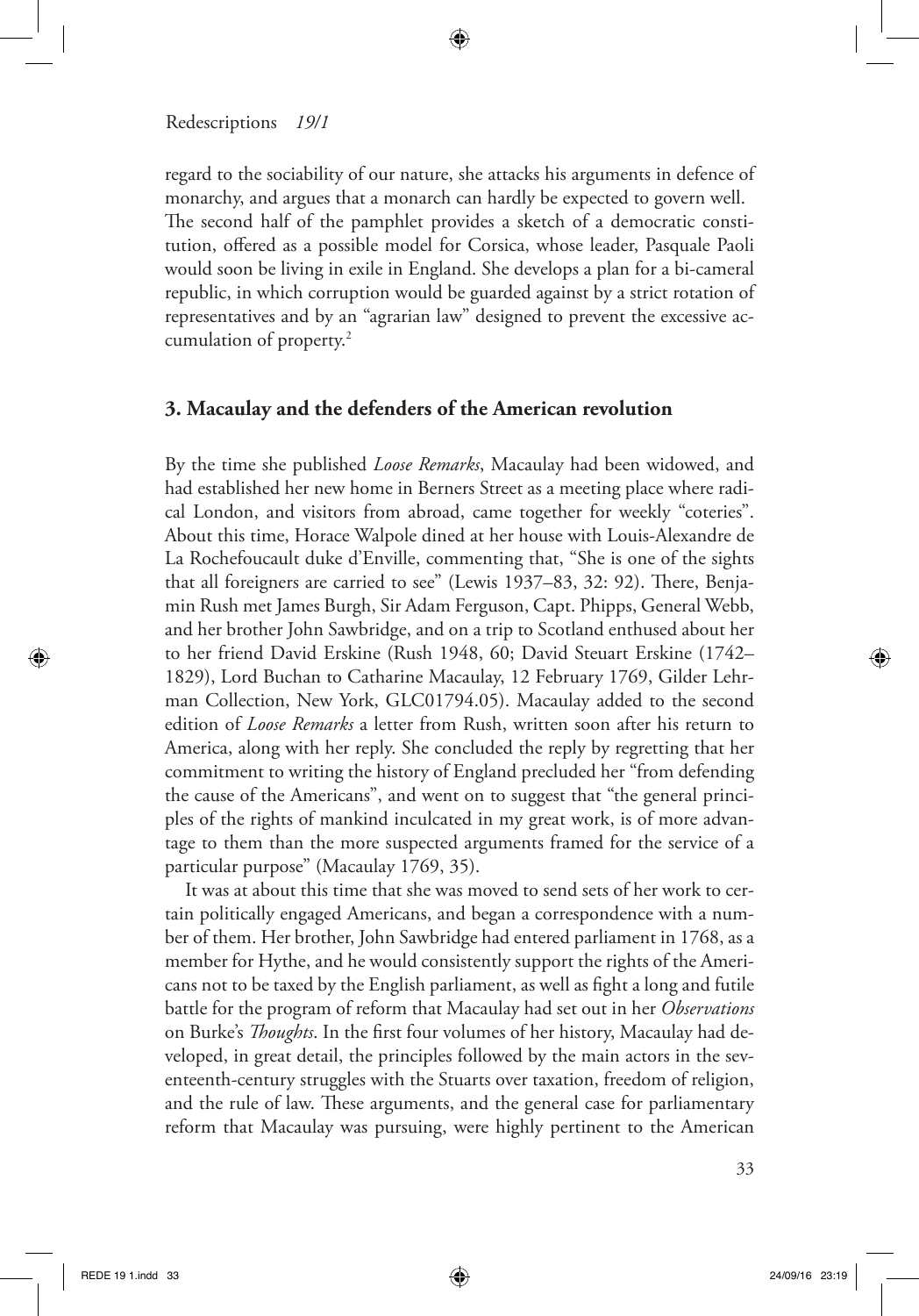situation. As she wrote to James Otis, the earliest beneficiary of her generosity, "The principles on which I have written the History of the Stewart Monarchs are I flatter myself in some measure correspondent to those of the great Guardian of American Liberty: (Catharine Macaulay Graham to James Otis, 27 April 1769; Adams, et al. 1917, 1:7–8). Otis had defended a case brought in 1761 against the right of the customs commissioner and Massachusetts courts to issue writs of assistance, which permitted the commissioner to search anywhere for illegal goods, and had represented these writs as instruments of arbitrary power and destructive of English liberty. John Adams would later represent his arguments as sowing the seeds of the movement for American Independence (Adams 1850–56, 10:247-8). Soon after this, Otis published *A Vindication of the Conduct of the House of Representatives* (Otis 1762), which asserted the right of the Massachusetts's assembly to reject the proposals of the governor of the colony. His other tracts, *The Rights of the British Colonies Asserted and Proved* (1764), *Considerations on Behalf of the colonists. In a Letter to a Noble Lord* (1765) and *A Vindication of the British Colonies* (1769), which had first been published soon after the passing of the Stamp Act, had broader implications for the theory of democratic representation than just the American situation (Pencak 2004; Ferguson 1979; Otis 1764, 1765, 1769). For, the position of the colonists *vis a vis* the British parliament was materially little different to that of the residents of great towns such as Manchester, who were taken to be "virtually" represented by the parliament, although they returned no members (Ferguson 1979, 200; Otis 1764, 35–8, 1765, 3). The situation in America, and that in parts of Great Britain, were in some sense parallel, and Macaulay certainly saw them in this light, for, she claims in 1775 that the ministry,

⊕

… by depriving [the Americans] of almost every part of their rights which remained unviolated, have raised a spirit beyond the Atlantic, which may either recover the opportunities we have lost of restoring the breaches which for near a century have been making in our constitution, or of sinking us into the lowest abyss of national misery. (Macaulay 1775, 8)

Either, by rousing themselves to defend the rights of the Americans, the British people would be forced to reform the situation at home, or, by failing to do so, they would acquiesce in their own continued disenfranchisement. Furthermore, she argued, the actions of the ministry, by encouraging the Americans to fight for independence, would result in Britain forgoing all the advantages they had gained from the colonies.

Otis thanked Macaulay warmly for her *History*, observing that it "had been much admired here from its first publication & is every day sought often and read with great avidity" (James Otis to Catharine Macaulay, 27 July 1769, GLC01796). He complained about the colonial government, but was not in

⊕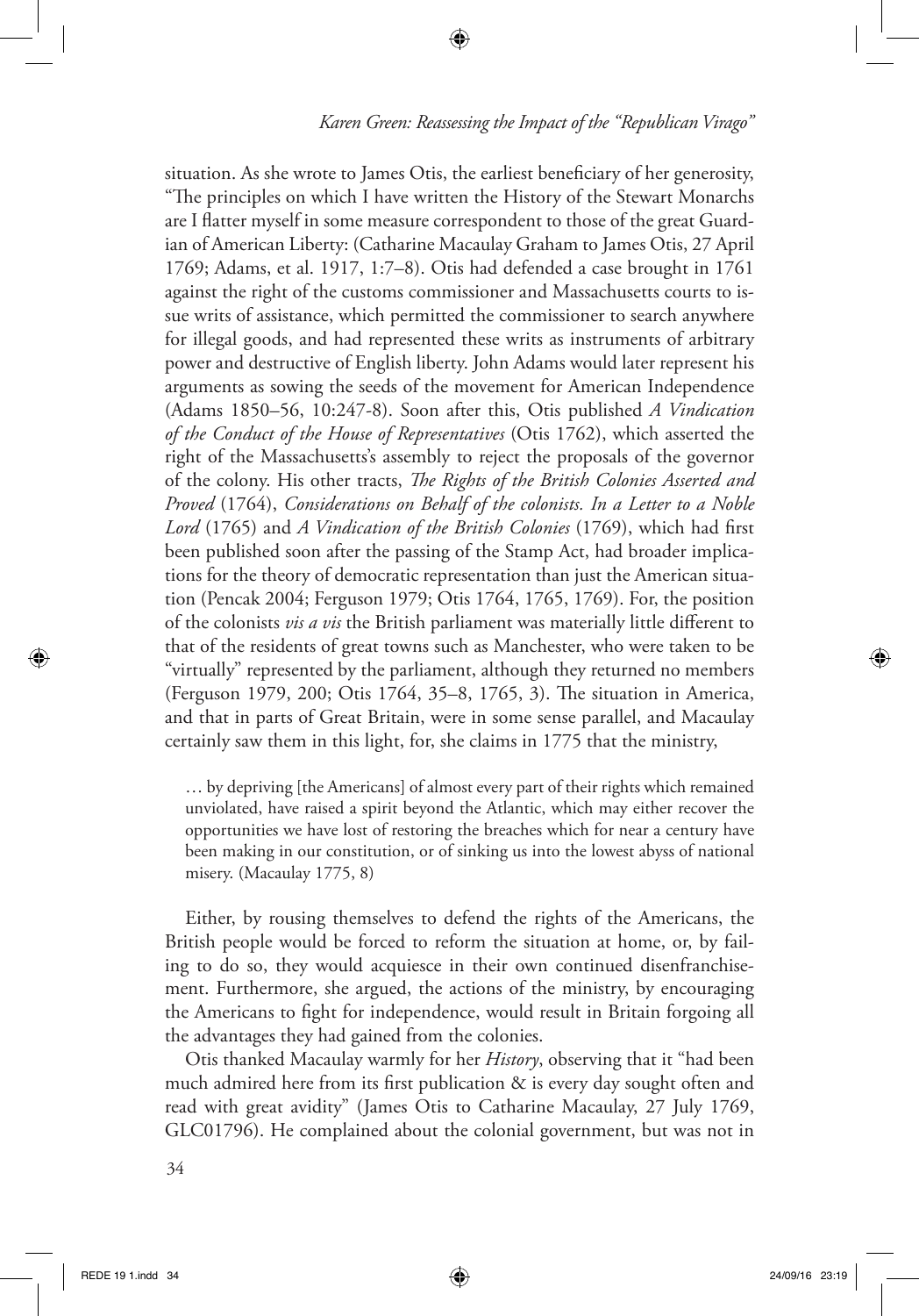favour of independence, though he hinted to Macaulay that others in America were already agitating in that direction. His hope was that members of the British parliament would come to recognise that, in order to maintain British prosperity and commercial might, it was necessary to treat the colonists equitably. This hope, that the Americans would be treated equitably, and be governed by their own legislators under the king was also the expressed desire of Jefferson as late as 1774 (Jefferson 1774).

↔

Soon after the exchange of letters between Otis and Macaulay, the situation in America became more tense. British troops fired on the citizens of Boston, and in another incident, Otis was rendered an invalid as the result of a savage beating by a customs officer. Like John Wilkes and Thomas Hollis, Macaulay was sent an account of the Boston "massacre" by James Bowdoin, Samuel Pemberton, and Joseph Warren, and in the same post was notified of the sad news relating to Otis by Sarah Prince Gill (Sophronia) who had previously sent her copies of the unfinished *Chronological Annals of New England* by her father, Thomas Prince (1687–1785), in the hope that they might be of use to her in writing a history of the American colonies (James Bowdoin (1726–90), Samuel Pemberton, and Joseph Warren (1741–75) to Catharine Macaulay, 23 March 1770, GLC01789.02; Sarah Prince Gill to Catharine Macaulay, 25 April 1769, GLC01797.01A; Sarah Prince Gill to Catharine Macaulay, 24 March [1770] GLC01797.03; Letzring 1976; Cash 2006, 261). Prince Gill's letter initiated a correspondence between John Adams and Macaulay, who told her, "I have read, not only with Pleasure and Instruction, but with great admiration, Mrs. Macaulay's History of England" (John Adams to Catharine Macaulay, 9 August 1770, GLC01784.01). He would, however, ultimately find her views too radical and complain, that his countrymen had been,

running wild and into danger, from a too ardent and inconsiderate pursuit of erroneous opinions of government, which had been propagated among them by some of their ill informed favorites, and by various writings which were very popular among them, such as the pamphlet called Common Sense, for one example, among many others; particularly Mrs Macaulay's History, Mr. Burgh's Political Disquisitions, Mr. Turgot's letters. (John Adams to Richard Price, 20 May, 1789, in Adams 1850–56, 9:558–9)

As a result of her desire to be put in touch with American women, Macaulay also briefly exchanged letters with Adam's wife, Abigail, and engaged in a longer correspondence with his friend, Mercy Otis Warren, James Otis's sister (Abigail Adams to Catharine Sawbridge Macaulay, 1774, in Butterfield 1963, 1:177–9; Mercy Otis Warren to Catharine Sawbridge Macaulay, 9 June 1773, in Richards and Harris 2009, 14–17; Davies 2005, 2006).

⊕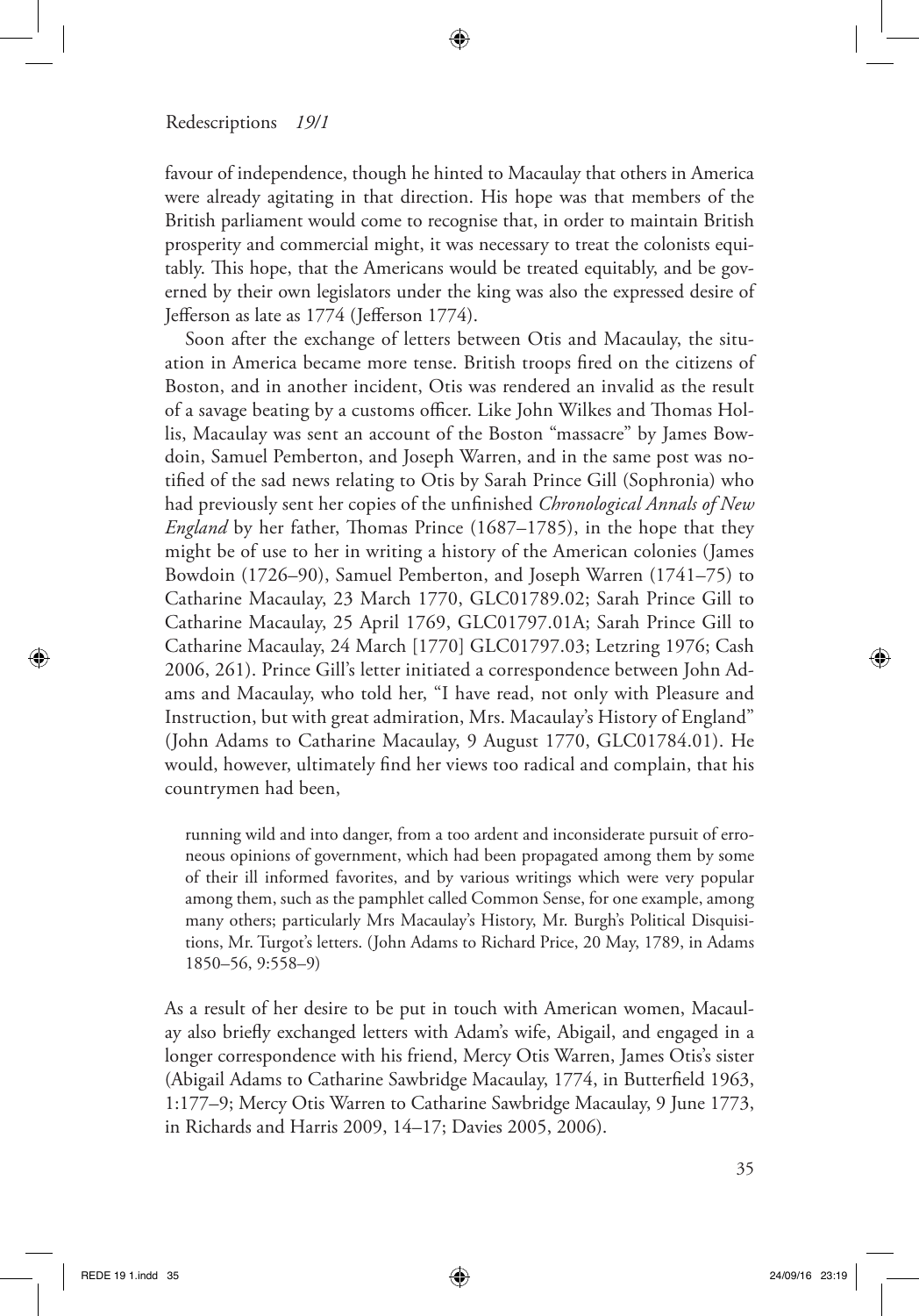A few years after these exchanges, Benjamin Church was encouraged by John Hancock, James Otis, Samuel Adams, John Scollay, Joseph Warren, William Dennie, and Thomas Marshall to publish the oration he had delivered on the third anniversary of the "Boston massacre". He begins with an account of the purposes of the institution of government, citing the celebrated Mrs Macaulay as his source for the principle that "the Commonwealth by constituting a head does not deprive itself of the power of its own preservation" and repeating her claim that Government or Magistracy is "a mere human ordinance" and that "a breach of trust in a governor, or attempting to enlarge a limited power; effectually absolves subjects from every bond of covenant and peace" (Church 1773, 7–8). Along with Grotius, it is Macaulay who is recognised by Church to be the established authority on the right of resistance to a government that has ceased to promote the good of the people.

⊕

Besides Otis, Macaulay sent copies of her history to William Livingston (1723–90) who, with William Smith jnr. and John Morin Scott had began to publish *The Independent Reflector* in 1752 (William Livingston to Catharine Macaulay, 22 September 1769, GLC01793; Klein 2010). In his letter of thanks he praised her history and "the amiable Spirit of Patriotism which breathes throughout the whole of that excellent Work" adding, "the Americans, Madam, have reason to rejoice that in You they have a Patroness of their Liberties; and that you have a tender feeling for their Sufferings". His assessment of the contemporary situation was that "nothing will satisfy us short of a Constitution similar to that enjoyed by our fellow Subjects at home and established upon such a basis that any infringement of it by the Parliament be deemed so fundamental a Violation as would absolve us from all dependence on the Mother Country."

Yet another beneficiary of her desire to disseminate her history, appears to have been John Dickinson (1732–1808) whose *Letters from a Farmer in Pennsylvania* (1767–8) had been recommended to her by Prince Gill (Sarah Prince Gill to Catharine Macaulay, 8 December 1769, GLC01797.02; Newcomb 2004). In December 1770, he thanked her for a favour of 24 May, adding, "your generous Labors, Madam, in rendering Justice to deceased worthies will I doubt not, facilitate the Endeavors of future Patriots throughout the British Dominion in every age" (John Dickinson to Catharine Macaulay, 31 October 1770, GLC01790.01). In return for her valuable present, he later sent her a piece of silk of American manufacture (John Dickinson to Catharine Macaulay, 17 December 1770, GLC01790.03).

36 Other Americans contacted her on their own initiative. Richard Henry Lee (1733–94) excused his impertinence in writing to her, although he was a stranger, with the compliment, "a Lady of your singular merit, may expect to be troubled with the admiration, and the gratitude, of every friend to worth and freedom, in every part of the world" (Richard Henry Lee to Catharine Ma-

⊕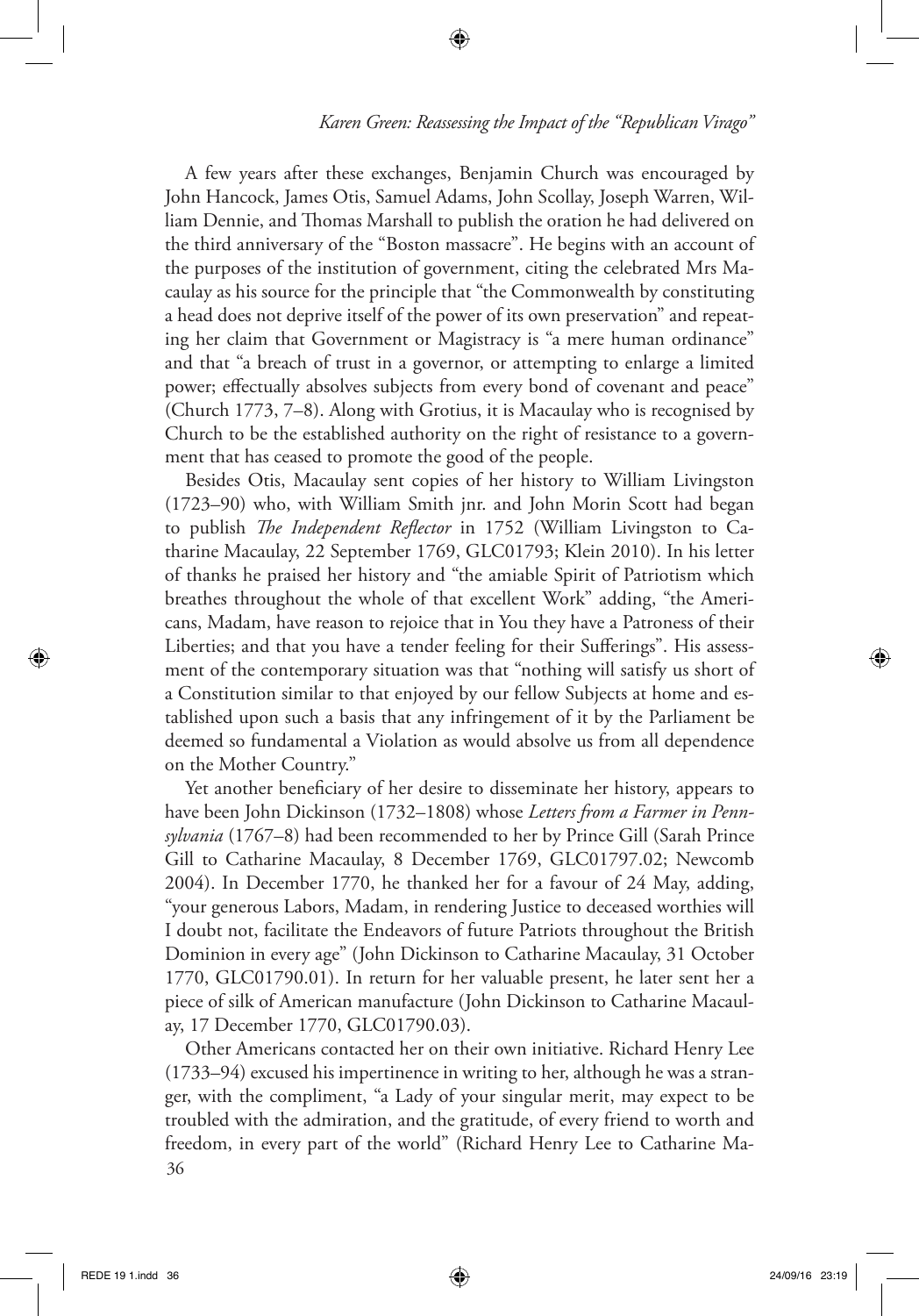caulay, 30 March 1770, GLC01792). Samuel Stockton, travelling to London from his home in Princeton, in order to study law, was furnished with letters of introduction to her and her brother, by Benjamin Rush (Houghton Library, Harvard University, Arthur Lee papers, MS Am 811-811.7, 57–8). She had also befriended Henry Marchant of Rhode Island, while he was in London, and through him initiated a correspondence with Ezra Stiles, who wrote in 1775, thanking her for her *Address to the people*, and pointing out that the colonists were ready for war, though he prayed that the "Union between Great Britain and these Colonies may never be dissolved" (Catharine Macaulay to Henry Marchant, Litchfield St, June 1773, Rhode Island Historical Society, Marchant Papers, MS 552; Ezra Stiles to Catharine Macaulay, 15 April 1775, GLC01798). There is no evidence, that I know of, of direct contact between her and Jefferson, other than the fact of her being entrusted, by James Monroe in 1785, to deliver letters to Jefferson while he was in Paris. Nevertheless, her history was one of his favourite accounts of the period of the Stuarts and the parliament, which "he repeatedly urged on his friends" (Colbourn 1958, 64, n. 41; Boyd and Cullen 1950–83, 8:296, 381, 9:236). It may be also that she never met Tom Paine, but it is worth noting that it was Benjamin Rush who encouraged him to write Common Sense (Philp 2004; Paine 1776). This is a work which echoes Macaulay's critique of monarchy, and her understanding of the purposes of government, but which draws the conclusion that, by 1775, there is no longer any realistic prospect of reconciliation with Great Britain, so that it is time for America to assert its independence, a goal accepted in 1776 by the signatories to the Declaration of Independence, when they affirmed their intention to form their own government, in order to secure the rights of nature.

⊕

# **4. The equal rights of men and the rights of women**

Throughout her history, Macaulay challenges Hume's interpretation of events, and in her later *Treatise on the Immutability of Moral truth* she attacks head on his conventionalism and utilitarianism in ethics, arguing for the capacity of reason to discover universal moral principles grounded in, "an abstract fitness of things perceived by the mind of God, and so interwoven in the nature of contemplative objects, as to be traced like other abstract truths, by those faculties of the mind which enable us to compare and perceive the agreement and disagreement of our sensitive and reflex ideas" (Macaulay 1783, 30–2). The reference to comparing "our sensitive and reflex ideas" points back to Locke, and Macaulay's moral epistemology owes a great deal to him, for, like Catharine Trotter Cockburn, who had defended Locke against Thomas Burnett's

⊕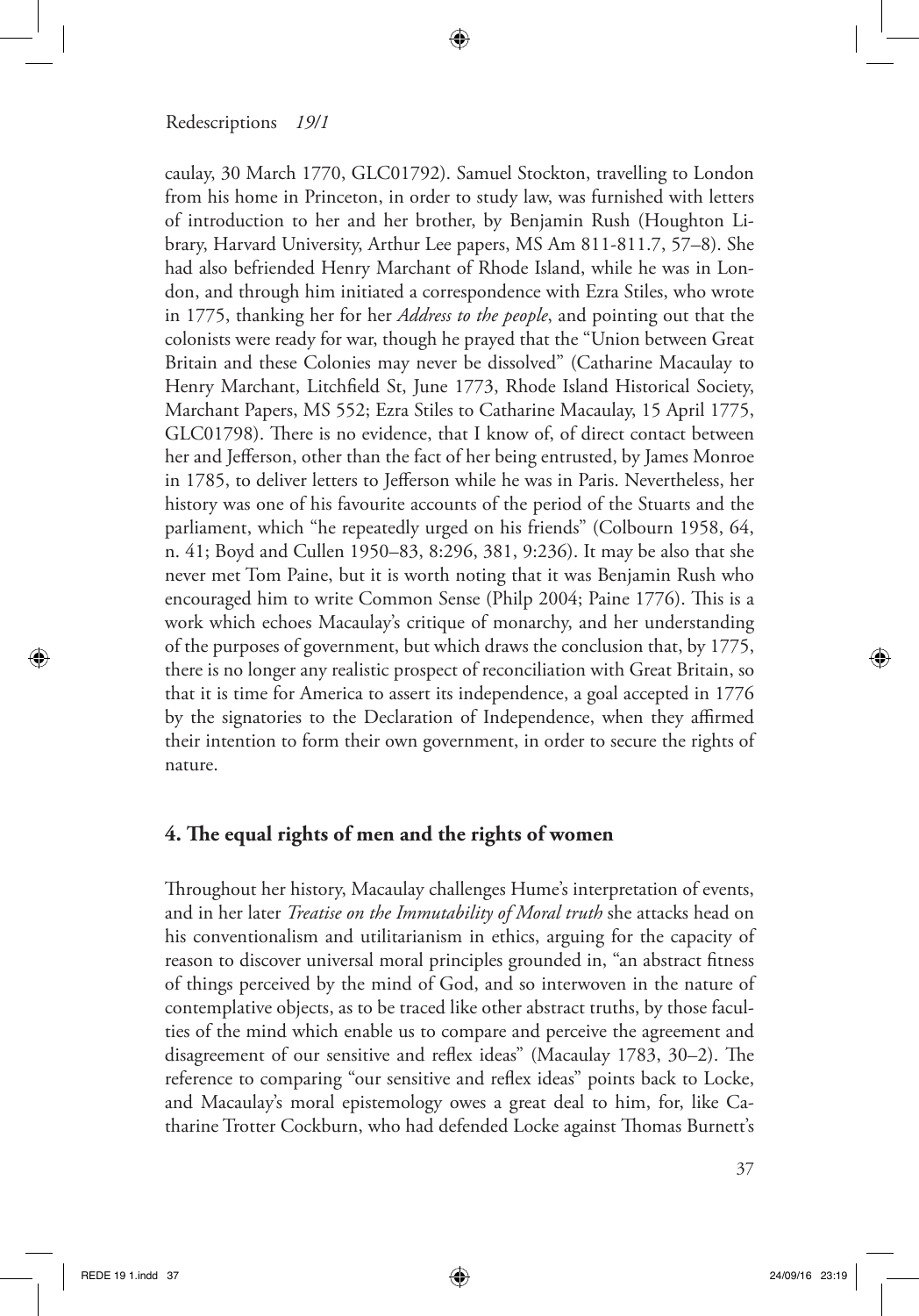charge that his empiricism committed him to at best an "epicurean" or utilitarian morality, Macaulay was convinced that Locke accepts the view that there is a law of nature and that reason is capable of coming to understand its principles (Cockburn 1702, 1751; Sund 2013; Sheridan 2007; Green and Weekes 2013; Green 2014, 175–81; O'Brien 2009, 166). Locke's interpreters have associated his political philosophy with that of Grotius, and have tended to argue that he is both a hedonist and a voluntarist, so it may seem odd to claim that Macaulay is both a follower of Locke and one whose theism tends towards the intellectualism found in writers such as Samuel Clarke (Schneewind 1998, 141–54; Darwall 1995). However, whatever the validity of her understanding of Locke's moral philosophy, it was one that she shared with Cockburn, whose defence of his ideas against Burnett's objections Locke had endorsed (Cockburn 1751, 1:xix–xx; Sund 2013, 6–7).

⊕

In her *Treatise* Macaulay attempts to solve the problem of evil by arguing that God has given us improvable faculties and that we have been placed on earth in order that we might progress towards true liberty, which she identifies with virtue, which consists in a full knowledge of the law of nature, and the capacity to control our passions so that the will is determined by our rational understanding of that law (Macaulay 1783, 219). Her perfectionism and theism underpin her optimism that society can progress towards a more perfect state in which individuals will be able to exercise their rationally grounded virtue, and in which people will be governed by positive laws that conform to the law of nature.

38 The essence of this philosophy is reproduced in her *Letters on Education* which was reviewed by Mary Wollstonecraft in the autumn of 1790 (Wollstonecraft 1989, 7:309–22). She moved directly from reviewing Macaulay's *Letters on Education* to writing her response to Burke's *Reflections on the Revolution in France*, her *Vindication of the Rights of Men* (Wollstonecraft 1989, 5:1–60; Frazer 2011; Green 2014, 352–63; O'Brien 2009, 173–83). In this work, she reproduces Macaulay's understanding of the foundation of the rights of nature in immutable moral truth, asking rhetorically, "who that pretends to rationality will presume to deny" that liberty "results from the eternal foundation of right – from immutable truth … if reason has led them to build their morality and religion on an everlasting foundation – the attributes of God?" (Wollstonecraft 1989, 5:9). We cannot prove that Wollstonecraft had also read Macaulay's histories, but she was certainly well aware of them, for their author was famous, and she concluded her review with the comment that "this work … adds new lustre to Mrs M.'s character as an historian and a moralist" (Wollstonecraft 1989, 7:321).3 Wollstonecraft had moved to Bath in 1779 and lived in Milson St, one block away from Alfred Place, where the celebrated historian had resided with Thomas Wilson. This was shortly after Macaulay's scandalous departure to marry her second husband, so Wollstonecraft would no doubt

⊕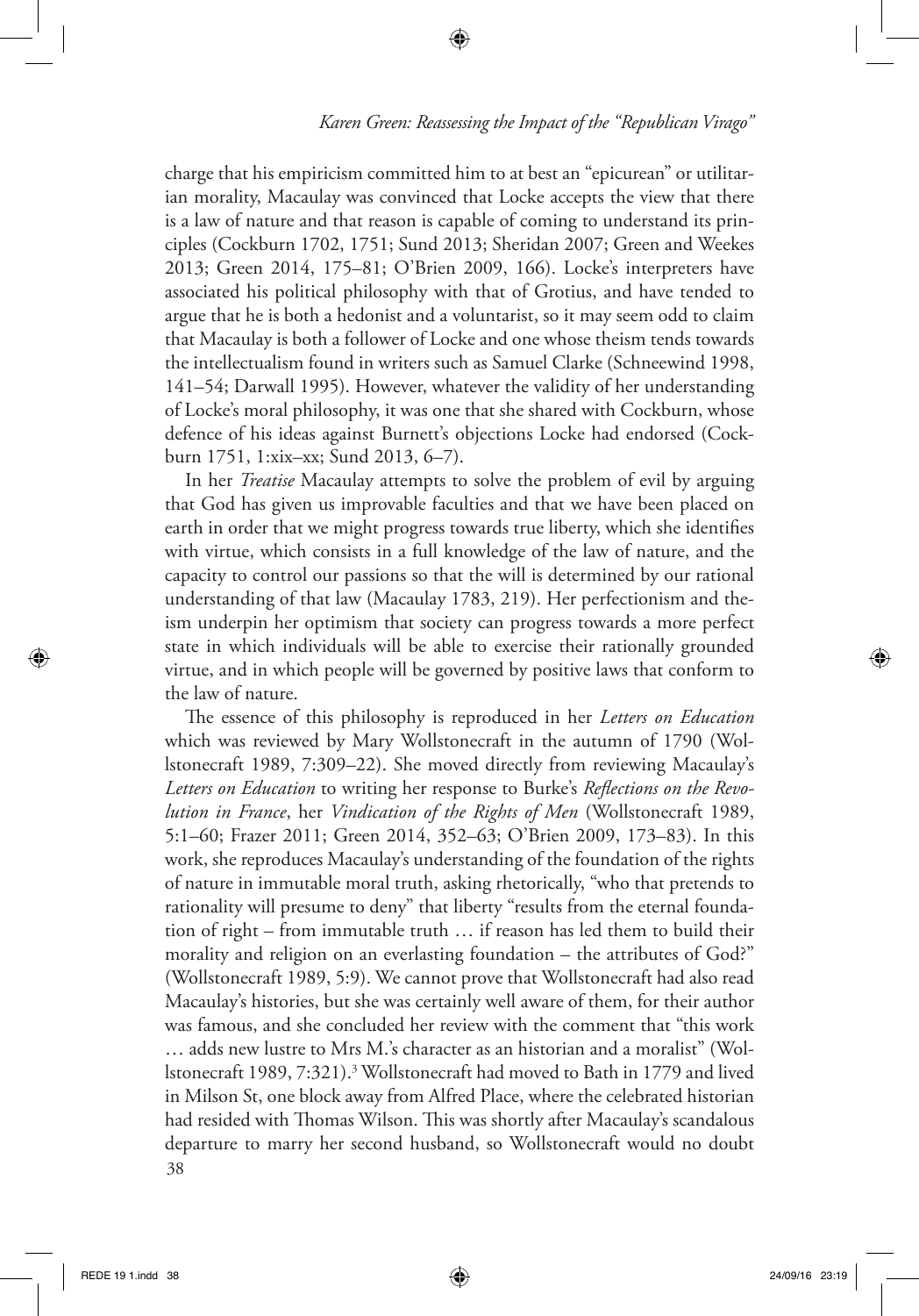have heard and read the gossip circulating as a result of this notorious event. Some years later, she was befriended by James Burgh's widow Sarah, who provided support and finance during the period in which she ran a small school in Newington Green (Todd 2003, 50). Burgh had not only been one of Macaulay's guests during the period of her residence at Berners St, he had been a great admirer of hers, citing the authority of "the incomparable Mrs Macaulay's history" as proof of Charles I's tyranny in his P*olitical Disquisitions*, in which he defended the rights of the Americans at length (Burgh 1774, 1:185). Wollstonecraft would have had access to Macaulay's histories in his considerable library.

⊕

Approximately one year after completing her review of *Letters on Education*, Wollstonecraft commenced her *Vindication of the Rights of Woman* with a succinct statement of the progressive philosophy found in Macaulay,

In what does man's pre-eminence over brute creation consist? The answer is as clear as that half is less than the whole; in Reason.

What acquirement exalts one being over another? Virtue we spontaneously reply.

For what purpose were the passions implanted? That man by struggling with them might attain a degree of knowledge denied the brutes; whispers Experience. (Wollstonecraft 1989, 5:81)

The rights that Wollstonecraft claims for women are grounded in their nature as rational and morally perfectible beings. In this her feminism is closer to that found in Astell's earlier advocacy for women's education than is usually recognised (Broad 2007; Broad and Green 2009, 265–87, 2012a, b). Similarly the faith in humanity's progress towards the recognition of political rights, which Macaulay believed would follow in a period "enlightened with the unobstructed ray of rational learning" was grounded in a belief in human nature as rational and morally perfectible. Her appeal to the "sacred rights of humanity", to "native rights", to "the common right of men of all persuasions", "the equal rights of men", and "the fundamental rights of the people", in various places throughout her history, is grounded in a distinctive reading of natural law, according to which the rational understanding of the purposes of government, towards which humanity is progressing, enables us to recognise the existence of certain natural rights (Macaulay 1763–83, 1:283, 2:253–4, 3:21–2, 60–1, 77–8n, 165, 263n, 332, 345). God has supplied us with reason, which shows some truths to be self-evident, among which is that the purpose of government is to uphold the equal rights of men.

It is worth pausing for a moment to consider Macaulay's use of the phrase, "the equal rights of men". In a recent book Peter de Bolla has argued, on the

⊕

⇔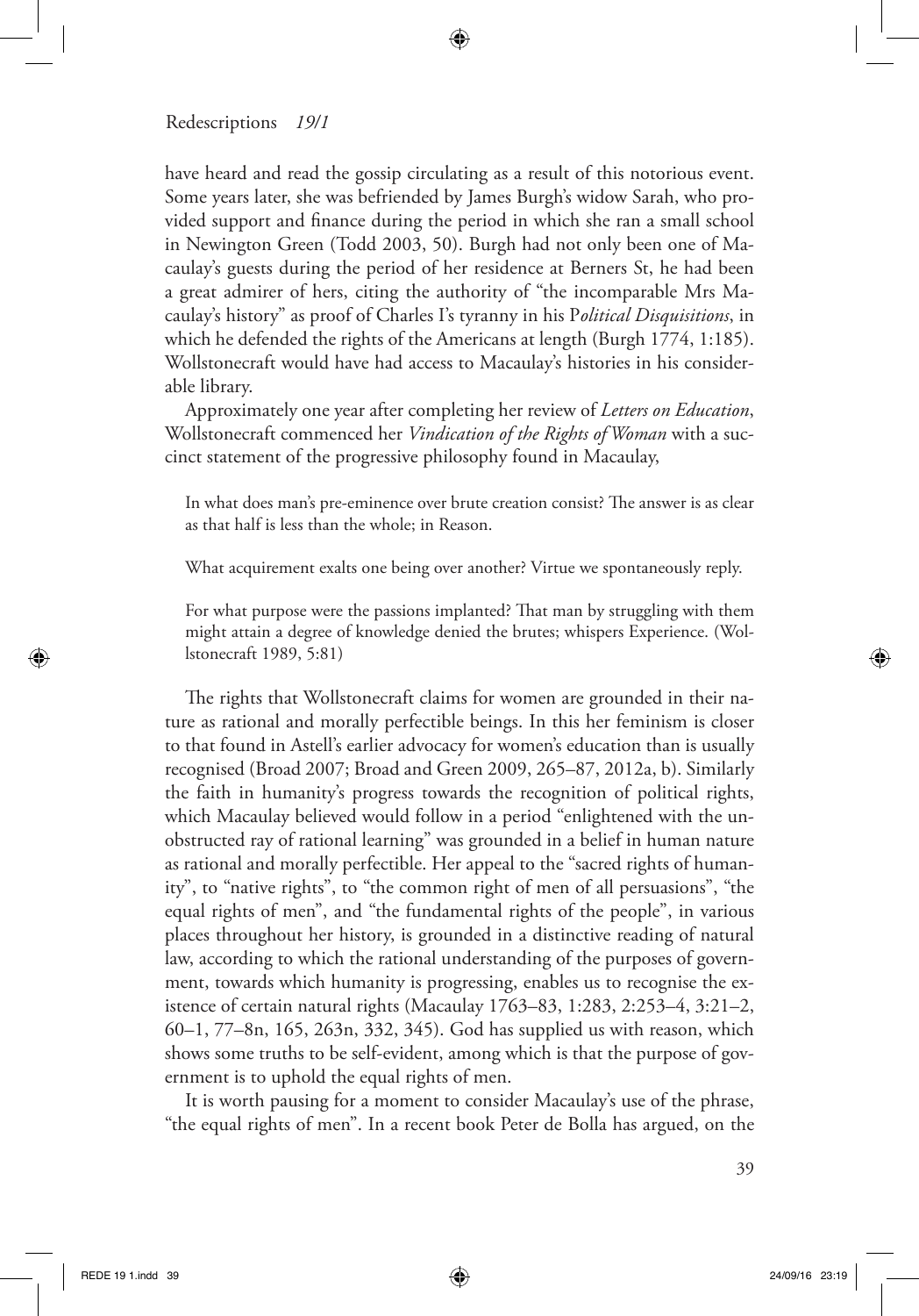basis of searches conducted on the corpus collected in Eighteenth Century Collections online, that the concept of the rights of man only emerges at the end of the eighteenth century, and that "rights" and "men" or "man" appear far more often in close proximity at the end of the century than at the beginning (Bolla 2013). In fact, while the phrase "rights of man" occurs relatively frequently before 1767, a search in this data base for the exact phrase, "equal rights of men" for the period 1763–75 delivers only ten hits, all of which are either to the third volume of Macaulay's history, or quotes from, or references to it. A search of the British Periodicals data base also throws up no instances of this exact phrase until February 1767, when the relevant passages from the history were reprinted in *The Royal Magazine*. In her third volume, Macaulay uses the phrase in three places, two of which are passages directed against the doctrine of passive obedience (Macaulay 1763–83, 3:77–8n, 332, 345). One she directs towards Catholics, who she claims, because of their commitment to passive obedience, should be looked on with contempt by "a people who profess the blessings of Liberty, who know its value, who are acquainted with the equal rights of men, and understand the rational principles of government and subjection" (Macaulay 1763–83, 3, 77–8n). The other is a passage in which she disputes the usual interpretation of the "render unto Caesar" passage beloved of those who preach passive obedience, and in which she claims instead that,

⊕

The doctrine of Christ asserted the equal rights of men; he not only recommended, but commanded his disciples to preserve that equality in their civil and religious institutions. The matchless Milton has observed that no government comes nearer to this precept of Christ than a free Commonwealth, wherein they who are greatest are perpetual servants and drudges to the public at their own cost and charges, neglecting their own affairs, yet are not elevated above their brethren. (Macaulay 1763–83, 3:345)

What is perhaps just as noteworthy is that in the period from 1700–63, there are no hits for this exact phrase, whereas for the period from 1776–99 there are 134, most from the 1790s. De Bolla credits Tom Paine with popularising a new concept of the rights of man, but that phrase was quite often used, even early in the century, in the sense specified by Blackstone, to capture the "natural liberty" which "consists properly in a power of acting as one thinks fit, without any constraint or control, unless by the law of nature" (Blackstone 1765–69, 1:121). Macaulay in these widely copied passages, associated "the equal rights of men" with the rejection of passive obedience and defense of a right to resistance. As with discussions of republicanism, contemporary discussions of the origins of Thomas Paine's thought completely neglect to mention Macaulay (Burchell 2009; Fruchtman Jr. 2009, 2013; Kates 1989; Kaye

⊕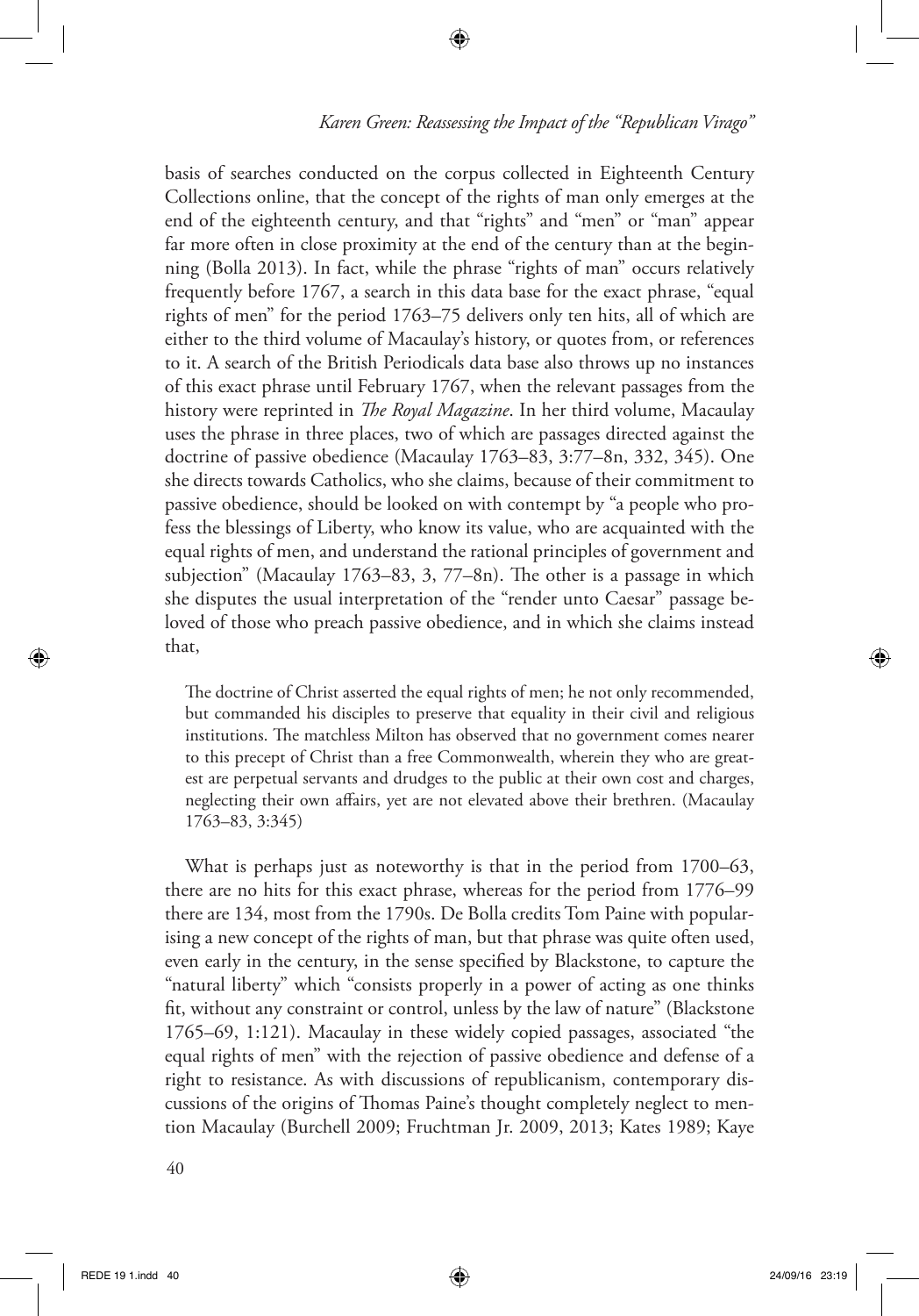2005; Keane 1995; Lamb 2015). Yet she was a celebrated republican during his formative years in London, she was a close friend of the Quakers, into whose sect he was born, and as mentioned above, she was praised by Benjamin Rush, who encouraged Paine to pen his most influential work, *Common Sense*. 4

⊕

Recent accounts of Wollstonecraft's republicanism have been heavily influenced by the characterization of the tradition developed by Philip Pettit and endorsed by Quentin Skinner, according to which for republicans, "freedom is a negative concept, and essentially consists in not being dominated by any other person or group" (Skinner 2010, 96; Pettit 1993, 1997, 2001). Lena Halldenius, for instance, reads Wollstonecraft as primarily interested in independence and non-domination, and fails to mention Macaulay's influence on her (Halldenius 2015). Sandrine Berges, while she does acknowledge that Wollstonecraft read Macaulay, and points out that Wollstonecraft's republicanism "is not simply a denunciation of domination", nevertheless also claims that Wollstonecraft accepts, "liberty as non-domination" (Berges 2013, 33). However, both Halldenius' and Berges' subsequent discussion of the importance that Wollstonecraft attaches to the development of reason for the attainment of virtue, involves an implicit recognition that, for Wollstonecraft, as for Macaulay, liberty involves the positive development of the self as a virtuous, rational, and ethical individual (Berges 2013, 44–7; Green 2014, 178–90; Halldenius 2015, 75–90). Arguably, the total effacement of Macaulay from the standard accounts of eighteenth-century republicanism has helped foster a distortion of the historical record, and an over-emphasis on the importance of liberty as "non-domination" within historical republicanism, at the expense of the recognition that, for many republicans, liberty was far closer to the positive ideal derided by Isaiah Berlin (Berlin 1969, 131–4). Independence was valued by Macaulay, as a means to moral maturity, not as an end in itself, as neo-republicans claim.

The cost involved in recognising the important influence of Macaulay, in both the history of feminism and the history of republicanism, is that it highlights the religious elements that were fundamental to that history, and casts some doubt, both on the centrality of liberty as non-domination, and on the early existence of a "political liberalism" that has rational grounds independently of any comprehensive doctrine of the good (Rawls 1993).<sup>5</sup> Both Macaulay and Wollstonecraft believe that our good consists in our self-development as virtuous individuals. They were deeply influenced by a tradition that one might loosely call "Christian eudemonism" (Taylor 2002, 2003, 95–115; Green 2015). This adds to Aristotle's claim that the good of humanity is the perfection of its rational and sociable nature, the optimism that a good God has given us the capacity to understand that nature, and the faith that humanity is progressing towards a greater collective understanding of, and obedience to, the rational moral law. This optimism was shattered by the unfolding of the

41

⊕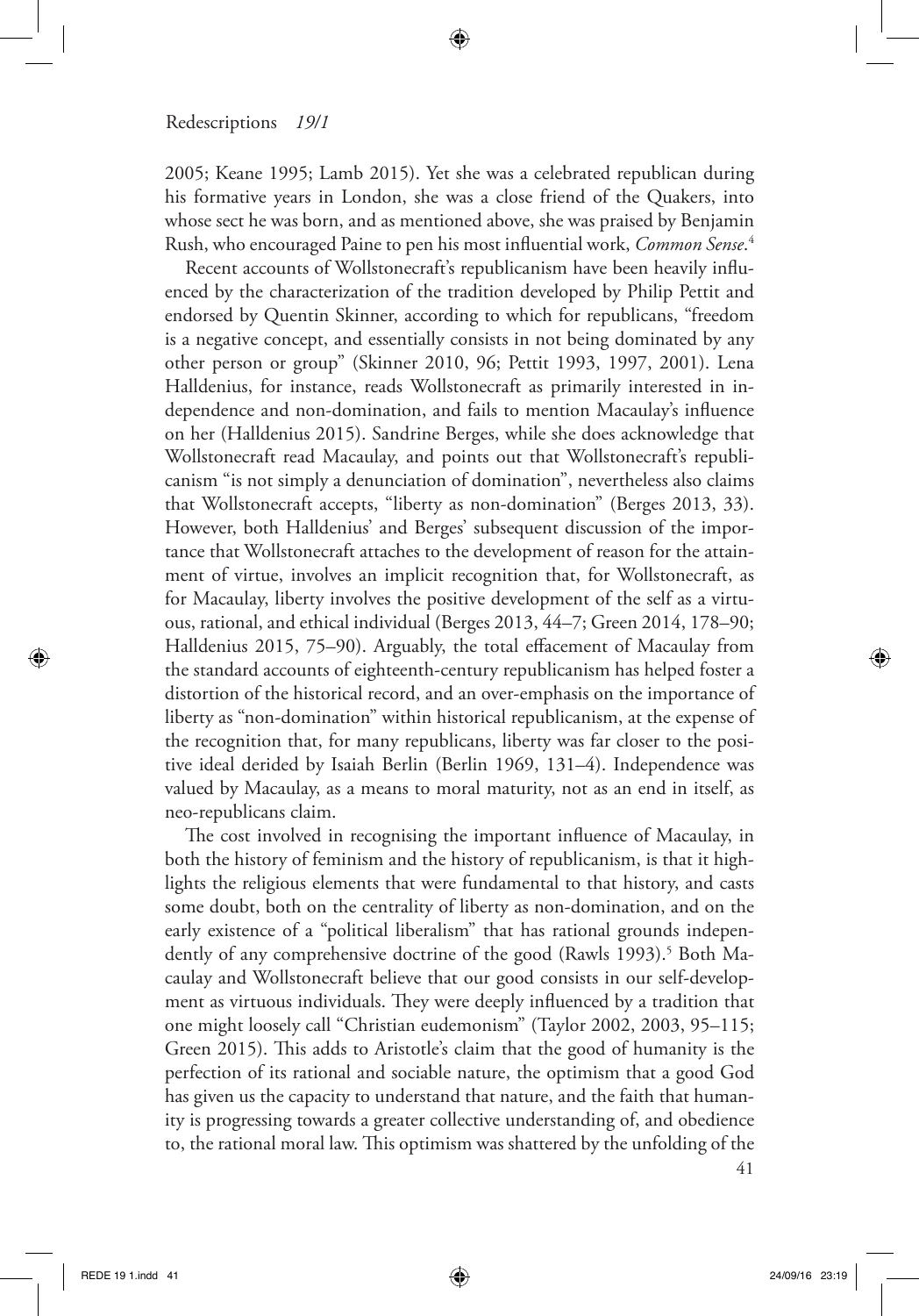French Revolution and is difficult for anyone who looks back on the events of the twentieth century to share. Even before the revolution, more thorough naturalists, and theological sceptics, such as Hume, challenged the belief in a rationally accessible, immutable moral truth, and as a consequence were politically conservative conventionalists (Green 2011).

⊕

There has been a tendency to represent Wollstonecraft as the first advocate of a contemporary feminism that was an offshoot of a new discourse asserting the rights of man, which emerged at the end of the eighteenth century (King 1991, 237; Pocock 1998, 251, 257–8; Fauré 2002, 126). Despite Virginia Sapiro's early acknowledgement that Wollstonecraft borrowed from Macaulay, in general Macaulay's influential advocacy of both republican and feminist ideas, and the common origins of these two strands of her thought in "enlightened" Christianity, has been suppressed (Sapiro 1992, 260). Although Macaulay was both celebrated and execrated during her lifetime men "have been afraid to answer her". To do so would have been to acknowledge her equal right to speak for the humanity in whose progress she so ardently believed. That he thought she had no such right is clear from a later letter by Burke, which he wrote to Mrs John Crewe, and in which he lamented the baneful influence of even quite conservative female writers,

I hope and supplicate, that all provident and virtuous Wives and Mothers of families will employ all the just influence they possess over their Husbands and Children, to save themselves and their families from the ruin that the Mesdames de Staals and the Mesdames Rolands, and the Mesdames de Sillery, and the Mrs Helen Maria Williams, and the Mrs Woolstencrofts (sic) &c &c &c &c &c and all that Clan of desperate, Wicked, and mischievously ingenious Women, who have brought, or are likely to bring Ruin and shame upon all that listen to them. You ought to make their names odious to your Children. The Sex has much influence. Let the honest and prudent save us from the Evils with which we are menaced by the daring, the restless, and the unprincipled. (Copeland, et al. 1958–70, 8:304)

This piece of invective demonstrates the impossibility of the position that Macaulay had attempted to occupy. The virtuous matron does not speak or attempt to have an influence on public affairs. In the very act of so doing she shows herself daring, restless, and a virago. Yet, I hope to have demonstrated, that despite the contradictions in her position and neglect by subsequent political theorists, Macaulay did have an impact, and a reassessment of that impact is important in order to provide an accurate understanding of the intertwined histories of republicanism and feminism.

⊕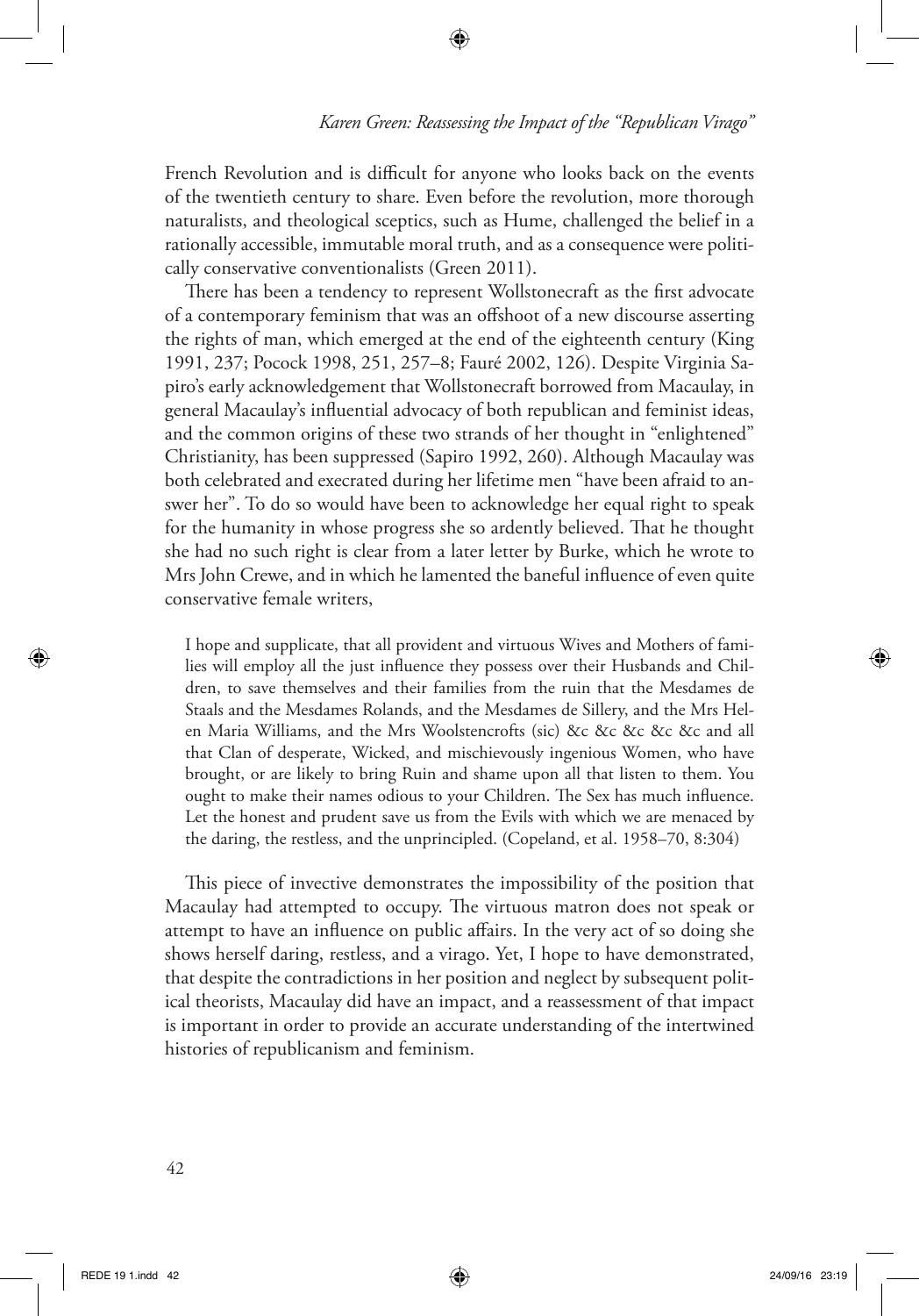# **Endnotes**

- 1 Putting the case for the execution of Charles, she cites John Goodwin's *Defence of the honourable sentence*, Algernon Sidney's *Discourses on Government*, John Milton's *The Tenure of Kings and Magistrates* and *Defence against Salmasius*, and John Locke's *On Civil Government* (Macaulay 1763–83, 4: 428–31)
- 2 For further elaboration of Macaulay's political philosophy see (Green 2012a, b, 2014, 172–87).
- 3 It was not until 1822 that we have evidence of William Godwin reading Macaulay's History, http://godwindiary.bodleian.ox.ac.uk/diary/1822-04-04.html. Nevertheless, the fact that later Wollstonecraft herself turned to writing history strongly suggests that she was emulating the woman whose works she knew and admired.
- 4 Macaulay's close association with the Friends is particularly evident from Mrs. Knowles to Catharine Macaulay, London 27 December 1774, GLC01794.37. She also used the Quaker, Edmund Rack, as her agent when she travelled to America.
- 5 For earlier discussion of the religious grounds of these women's ideas, (Hutton 2005, 2007; Frazer 2011)

# **References**

◈

- ADAMS, Charles Francis 1850–56. *The works of John Adams, second president of the United States.* 10 vols. Boston: Little, Brown and Company.
- ADAMS, John, Samuel Adams, and James Warren 1917. *Warren-Adams Letters: Being Chiefly a Correspondence Among John Adams, Samuel Adams, and James Warren.*  Boston: Massachusetts Historical Society.
- BERGES, Sandrine 2013. *The Routledge Guidebook to Wollstonecraft's A Vindication of the Rights of Woman.* London and New York: Routledge.
- BERLIN, Isaiah 1969. Two Concepts of Liberty. In *Four Essays on Liberty.* Oxford Oxford University Press.
- BLACKSTONE, William 1765–69. *Commentaries on the laws of England.* 4 vols. Oxford.
- BOLLA, Peter de 2013. *The Architecture of Concepts. The Historical Formation of Human Rights.* New York: Fordham University Press.
- BOYD, Julian P., and Charles T. Cullen 1950–83. *The Papers of Thomas Jefferson.* 21 vols. Princeton: Princeton University Press.
- BROAD, Jacqueline 2007. Astell, Cartesian Ethics, and the Critique of Custom. In *Mary Astell: Reason, Gender, Faith*, edited by William Kolbrener and Michal Michelson. Aldershot: Ashgate, 165–79.
- BROAD, Jacqueline, and Karen Green 2009. *A History of Women's Political Thought in Europe, 1400–1700.* Cambridge: Cambridge University Press.
- BURCHELL, Kenneth W. 2009 *Thomas Paine and America, 1776–1809.* London: Pickering and Chatto.
- BURGH, James 1774. *Political Disquisitions: or an inquiry into public errors, defects,*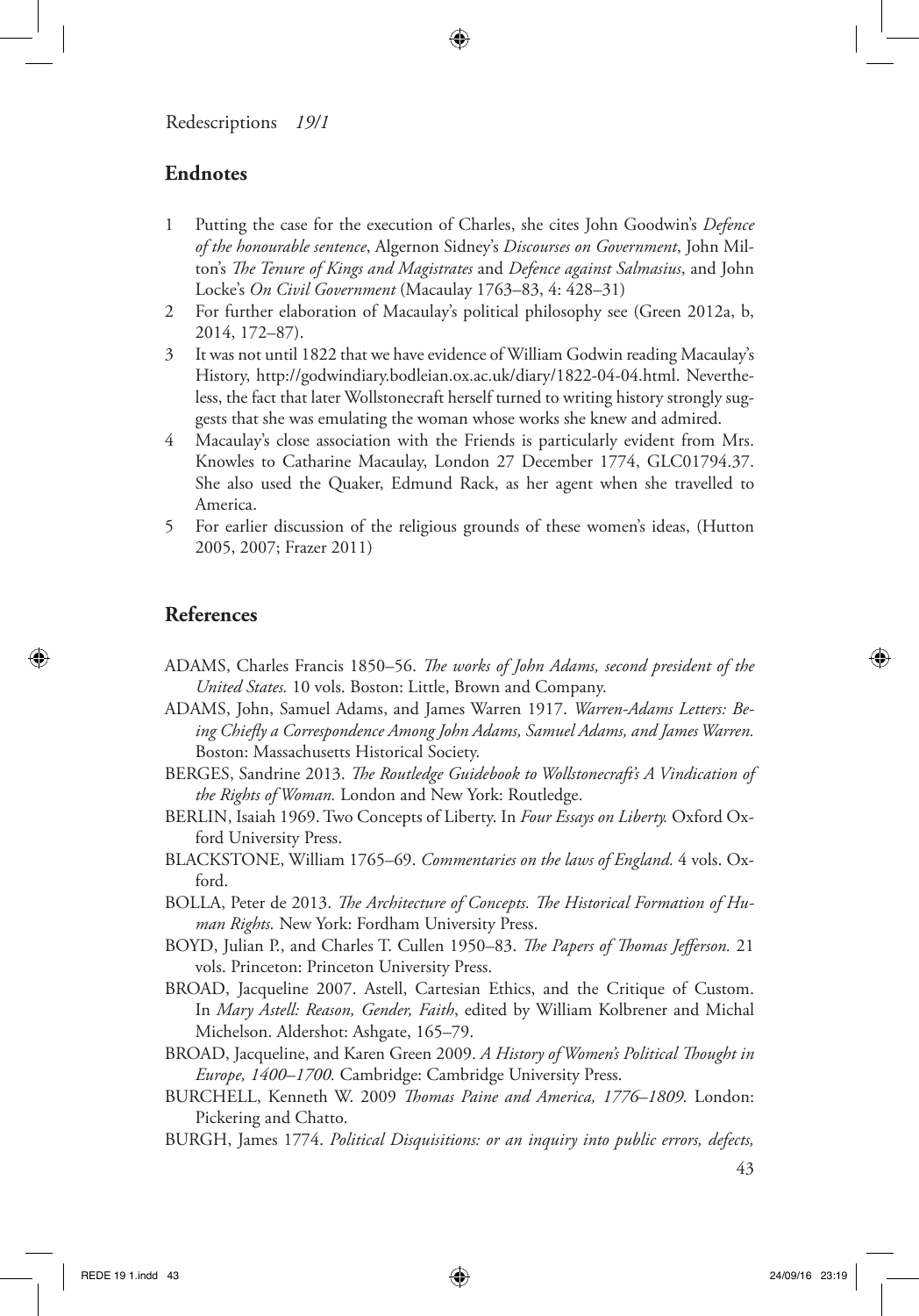*and abuses.* 3 vols. London: Edward and Charles Dilly.

BURKE, Edmund 1770. *Thoughts on the Cause of the Present Discontents.* 4th ed. London: J. Dodsley.

⊕

- BURKE, Edmund 1868–77. *The Works of the Right Honorable Edmund Burke.* 5 vols. London: Bell and Daldy.
- BURKE, Edmund 2004. *Reflections on the Revolution in France.* London: Penguin.
- BUTTERFIELD, Lyman H 1963. *The Adams Papers.* Cambridge M.A.: Harvard University Press.
- CASH, Arthur H 2006. *John Wilkes, the scandalous father of civil liberty.* New Haven: Yale University Press.
- CHURCH, Benjamin 1773. *An oration; delivered March 5th, 1773, at the request of the inhabitants of the town of Boston; to commemorate the bloody tragedy of the fifth of March, 1770.* 3rd ed. Boston: Edes and Gill.
- CLAEYS, Gregory 1995. *Political Writings of the 1790s.* 8 vols. London: William Pickering.
- COCKBURN, Catharine Trotter 1702. *A Defence of the Essay of Human Understanding Written by Mr Lock. Wherein its Principles with reference to Morality, Reveal'd Religion, and the Immortality of the Soul, are Consider'd and Justify'd: In Answer to Some Remarks on that Essay.* London: Printer for Will Turner at Lincolns-Inn Back-Gate, and John Nutt near Stationers-Hall.
- COCKBURN, Catharine Trotter 1751. *The Works of Mrs. Catharine Cockburn, Theological, Moral, Dramatical and Poetical.* Edited by Thomas Birch. 2 vols. London: J. and P. Knapton.
- COLBOURN, H. Trevor 1958. Thomas Jefferson's Use of the Past. *The William and Mary Quarterly,* 15:1, 56–70.
- COPELAND, Thomas W., John A. Woods, and R. B. McDowell 1958–70. *The Correspondence of Edmund Burke.* Cambridge: Cambridge University Press.
- DAGGER, Richard 1997. *Rights, Citizenship, and Republican Liberalism.* Oxford: Oxford University Press.
- DARWALL, Stephen 1995. *The British Moralists and the Internal 'Ought': 1640–1740.*  Cambridge: Cambridge University Press.
- DAVIES, Kate 2005. *Catharine Macaulay and Mercy Otis Warren.* Oxford: Oxford University Press.
- DAVIES, Kate 2006. Revolutionary Correspondence: Reading Catharine Macaulay and Mercy Otis Warren. *Women's Writing,* 13:1, 73–97.
- DONNELLY, Lucy Martin 1949. The Celebrated Mrs Macaulay. *William and Mary Quarterly*, 6:2, 172–207.
- FAURÉ, Christine 2002. Rights or Virtues: Women and the Republic. In *Republicanism a shared European Heritage*, edited by Martin van Gelderen and Quentin Skinner. Cambridge: Cambridge University Press, 125–37.
- FERGUSON, J. R. 1979. Reason in Madness: The Political Thought of James Otis. *William and Mary Quarterly*, 36, 194–214.
- FRAZER, Elizabeth 2011. Mary Wollstonecraft and Catharine Macaulay on Education. *Oxford Review of Education,* 37:5, 603–17.
- FRUCHTMAN Jr., Jack 2009. *The Political Philosophy of Thomas Paine.* Baltimore: Johns Hopkins University Press.

◈

<sup>44</sup>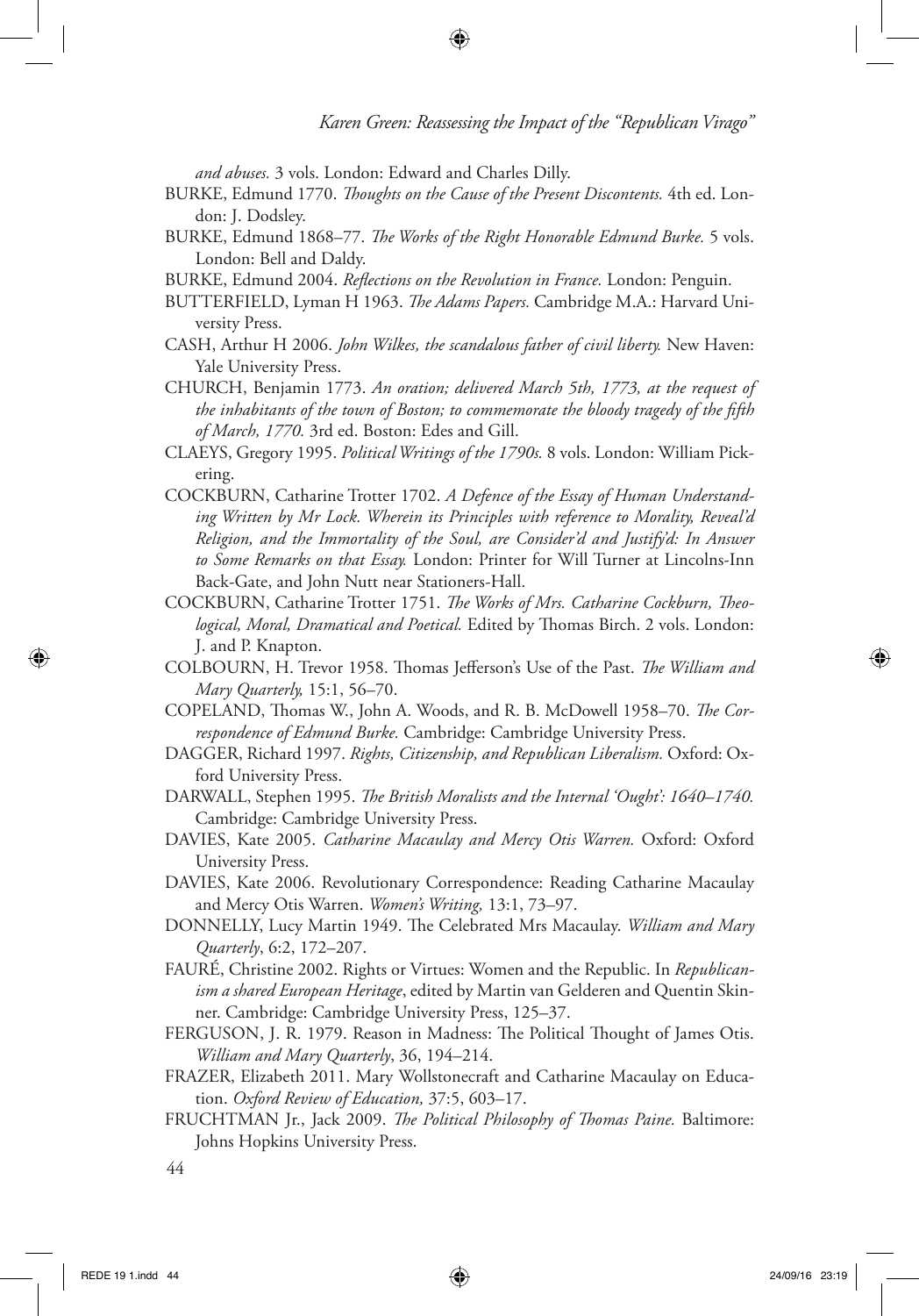FRUCHTMAN Jr., Jack 2013. Thomas Paine's Early Radicalism, 1768–83. In *Paine and Jefferson in the Age of Revolutions*, edited by Simon P. Newman and Peter S. Onuf. Charlottesville: University of Virginia Press, 49–70.

⊕

- GARDNER, Catherine Villanueva 1998. Catharine Macaulay's Letters on Education: Odd but Equal. *Hypatia,* 13:1, 118–37.
- GARDNER, Catherine Villanueva 2000. Catharine Macaulay's Letters on Education: What Constitutes a Philosophical System? In *Rediscovering Women Philosophers: Philosophical Genre and the Boundaries of Philosophy*. Boulder, Colorado: Westview Press, 17–46.
- GREEN, Karen 2011. Will the real Enlightenment historian please stand up? Catharine Macaulay versus David Hume. In *Hume and the Enlightenment* edited by Stephen Buckle and Craig Taylor. London: Pickering & Chatto, 29–51.
- GREEN, Karen 2012a. Liberty and Virtue in Catharine Macaulay's Enlightenment Philosophy. *Intellectual History Review,* 22:3, 411–26.
- GREEN, Karen 2012b. When is a Contract Theorist not a Contract Theorist? Mary Astell and Catharine Macaulay as Critics of Thomas Hobbes. In *Feminist Interpretations of Thomas Hobbes*, edited by Nancy Hirschmann and Joanne Wright. State Park: Pennsylvania State University Press, 169–89.
- GREEN, Karen 2014. *A History of Women's Political Thought in Europe, 1700–1800.* Cambridge: Cambridge University Press.
- GREEN, Karen 2015. A Moral Philosophy of their Own? The Moral and Political Thought of Eighteenth-Century British Women. *The Monist,* 98:1, 89–101.
- GREEN, Karen, and Shanon Weekes 2013. Catharine Macaulay on the will. *European History of Ideas,* 39:3, 409–25.
- GUNTHER-CANADA, Wendy 1998. The Politics of Sense and Sensibility: Mary Wollstonecraft and Catharine Macaulay Graham on Edmund Burke's Reflections on the Revolution in France. In *Women Writers and the Early Modern Political Tradition*, edited by Hilda Smith. Cambridge: Cambridge University Press, 126–47.
- GUNTHER-CANADA, Wendy 2003. Cultivating Virtue: Catharine Macaulay and Mary Wollstonecraft on Civic Education. *Women and Politics,* 25:3, 47–70.
- GUNTHER-CANADA, Wendy 2006. Catharine Macaulay on the Paradox of Paternal Authority in Hobbesian Politics. *Hypatia,* 21:2, 150–73.
- GUNTHER-CANADA, Wendy 2012. Catharine Macaulay's "Loose Remarks" on Hobbesian Politics. In *Feminist Interpretations of Thomas Hobbes,* edited by Nancy J. Hirschmann and Joanne H. Wright. University Park, Pennsylvania: Pennsylvania University Press, 190–215.
- HALLDENIUS, Lena 2015. *Mary Wollstonecraft and Feminist Republicanism: Independence, Rights and the Experience of Unfreedom.* London: Pickering and Chatto.
- HAMMERSLEY, Rachel 2010. *The English Republican Tradition and eighteenth-century France: between the ancients and the moderns.* Manchester: Manchester University Press.
- HICKS, Philip 2005. The Roman Matron in Britain: Female Political Influence and Republican Response, ca. 1750-1800. *The Journal of Modern History,* 77:1, 35–69.
- HILL, Bridget 1992. *The Republican Virago: The Life and Times of Catharine Macaulay, Historian.* Oxford: Clarendon Press.
- HUTTON, Sarah 2005. Liberty, Equality and God: The Religious Roots of Catharine

◈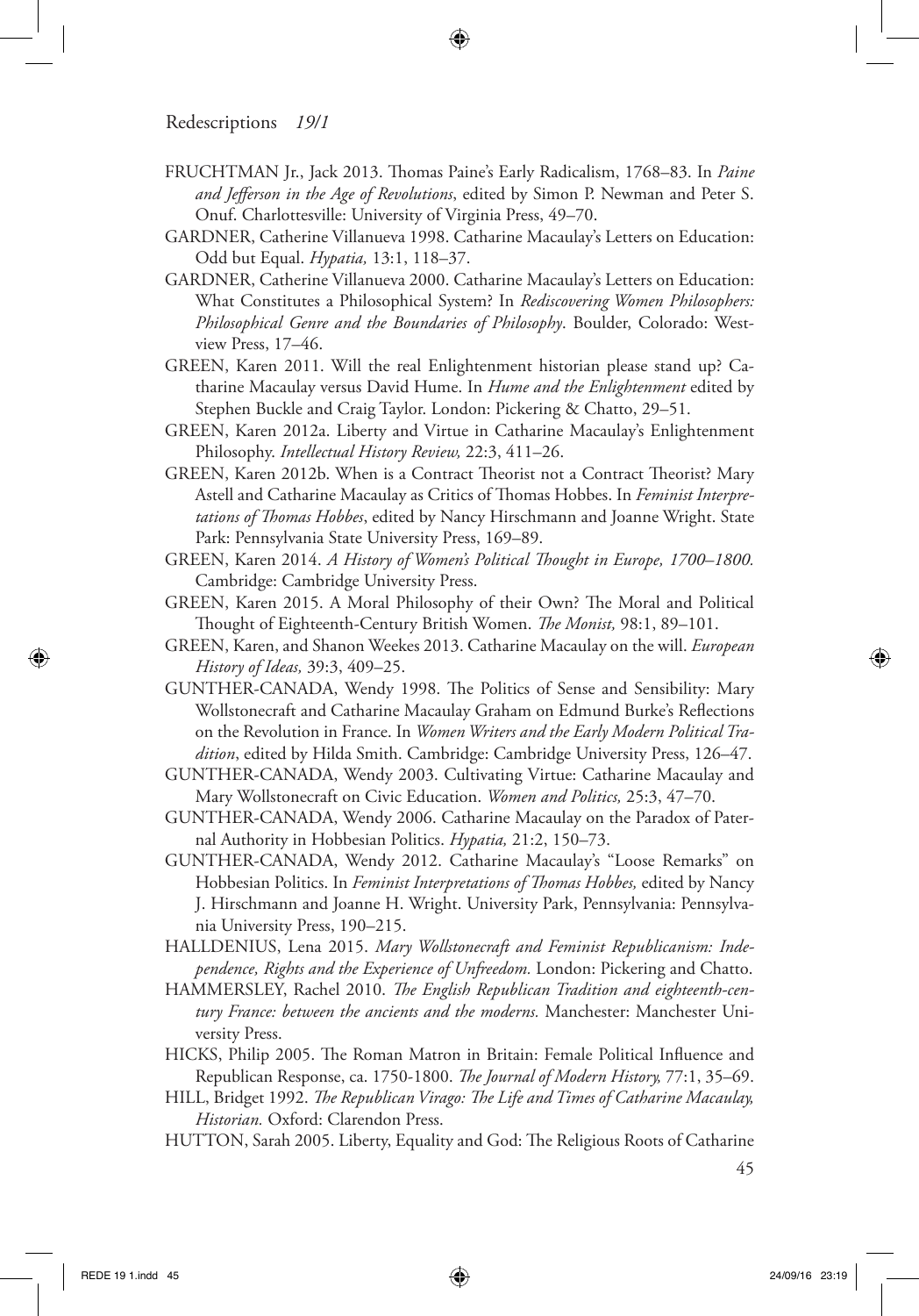Macaulay's Feminism. In *Women, Gender and Enlightenment*, edited by Sarah Knott and Barbara Taylor. Basingstoke: Palgrave Macmillan, 538–50.

HUTTON, Sarah 2007. Virtue, God and Stoicism in the thought of Elizabeth Carter and Catharine Macaulay. In *Virtue, Liberty and Toleration: Political Ideas of European Women 1400–1800*, edited by Jacqueline Broad and Karen Green. Dordrecht: Springer, 137–48.

↔

- HUTTON, Sarah 2009. The Persona of the Woman Philosopher in Eighteenth-Century England: Catharine Macaulay, Mary Hays, and Elizabeth Hamilton. *Intellectual History Review*, 18:3, 403–12.
- ISRAEL, Jonathan 2011. *Democratic Enlightenment. Philosophy, Revolution and Human Rights.* Oxford: Oxford University Press.
- JEFFERSON, Thomas 1774. *A Summary View of the Rights of British America.* Williamsburg and Philadelphia: John Dunlap.
- KATES, Gary 1989. Liberalism to Radicalism: Tom Paine's Rights of Man. *Journal of the History of Ideas,* 50:4, 569–87.
- KAYE, Harvey J. 2005. *Thomas Paine and the Promise of America.* New York: Hill and Wang.
- KEANE, John 1995. *Tom Paine, a political life.* Boston: Little, Brown and Company.
- KING, Margaret 1991. *Women of the Renaissance.* Chicago: University of Chicago Press.
- KLEIN, Milton M. 2010. Livingston, William (1723–90). In *Oxford Dictionary of National Biography.* Oxford: Oxford University Press.
- KORS, Alan Charles 2003. *The Encyclopedia of the Enlightenment.* 4 vols. Vol. Oxford University Press: Oxford.
- LABORDE, Cécile, and John Mayor 2008. *Republicanism and Political Theory.* Oxford: Blackwell.
- LAMB, Robert 2015. *Thomas Paine and the Idea of Human Rights.* Cambridge: Cambridge University Press.
- LETZRING, Monica 1976. Sarah Prince Gill and the John Adams-Catharine Macaulay Correspondence. *Proceedings of the Massachusetts Historical Society,* 88, 107–111.
- LEWIS, W. S. 1937–83. *The Yale Edition of Horace Walpole's Correspondence.* 48 vols. New Haven: Yale University Press.
- LOCK, F. P. 1998. *Edmund Burke.* Oxford: Clarendon Press.
- LOOSER, Devoney 2003. "Those historical laurels which once graced my brow are now in their wane": Catharine Macaulay's last years and legacy. *Studies in Romanticism,* 42:2, 203–25.
- MACAULAY, Catharine 1763–83. *The History of England from the accession of James I. to that of the Brunswick line.* 8 vols. London: Vols 1-4, Printed for the author and sold by J. Nourse, J. Dodsley and W. Johnston: Vols 5-8 Edward and Charles Dilly.
- MACAULAY, Catharine 1767. *Loose Remarks on certain positions to be found in Mr Hobbes's "Philosophical rudiments of government and society," with a short sketch of a democratical form of government, In a letter to Signor Paoli.* London: T. Davies, in Russell-street, Covent Garden; Robinson and Roberts, in Pater-noster Row; and T. Cadell, in the Strand.
- 46 MACAULAY, Catharine 1769. *Loose Remarks on certain positions to be found in Mr*

⊕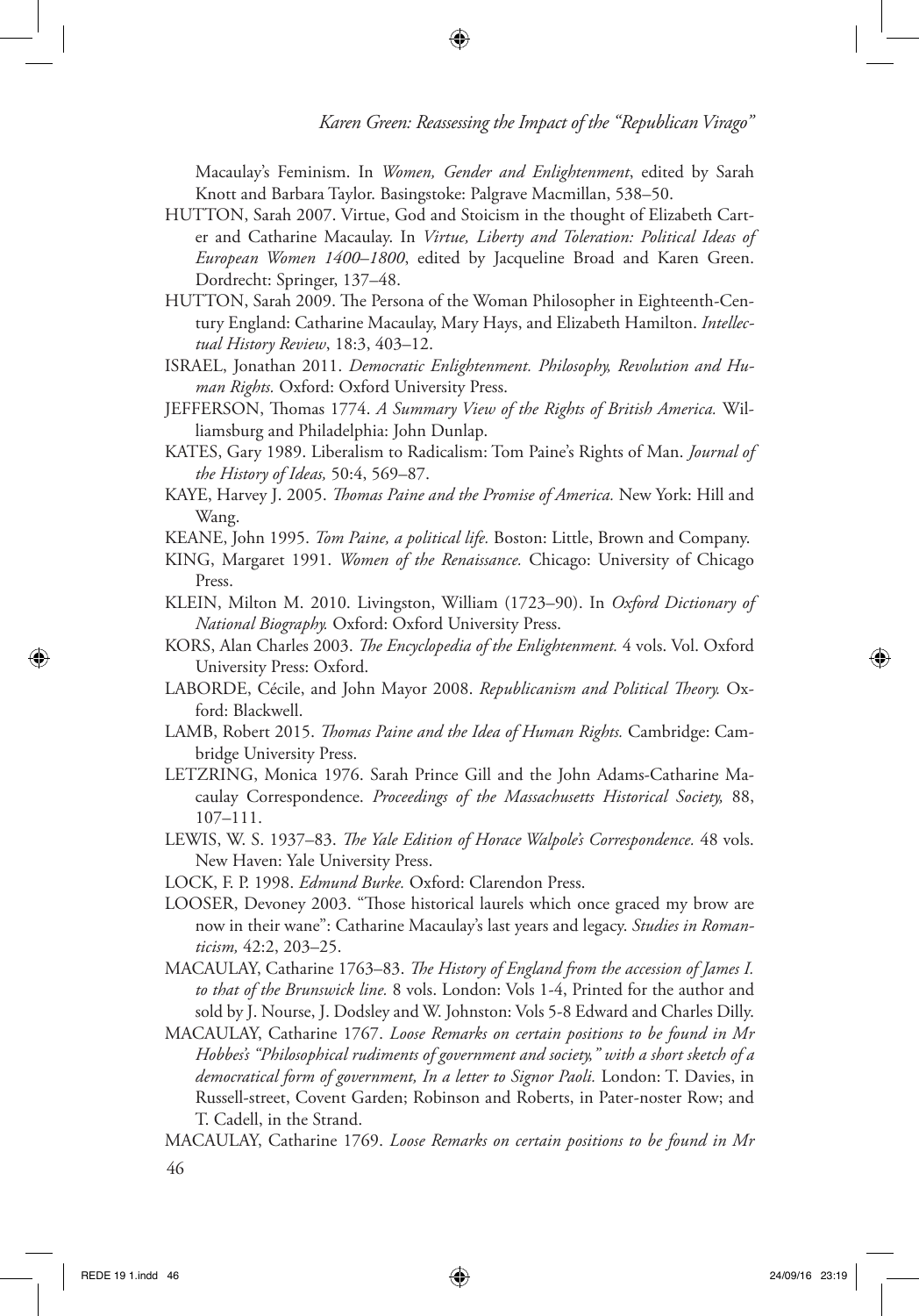*Hobbes' Philosophical Rudiments of Government and society with a short sketch of a democratical form of government in a letter to Signor Paoli by Catharine Macaulay. The Second edition with two letters one from an American Gentleman to the author which contains some comments on her sketch of the democratical form of government and the author's answer.* London: W. Johnson, T. Davies, E. and C. Dilly, J. Almon, Robinson and Roberts, T. Cadell.

⊕

- MACAULAY, Catharine 1770. *Observations on a Pamphlet entitled 'Thoughts on the Cause of the Present Discontents.'* 4th ed. London: Printed for Edward and Charles Dilly.
- MACAULAY, Catharine 1775. *Address to the People of England, Scotland, and Ireland on the Present Important Crisis of Affairs.* London: Dilly.
- MACAULAY, Catharine 1783. *A Treatise on the Immutability of Moral Truth.* London: A. Hamilton.
- MACAULAY, Catharine 1790. *Observations on the Reflections of the Right Hon. Edmund Burke, on the Revolution in France, in a Letter for the Right Hon. The Earl of Stanhope.* London: C. Dilly.
- NEWCOMB, Benjamin H. 2004. Dickenson, John (1732–1808) revolutionary politician and writer in America. In *Oxford Dictionary of National Biography.* Oxford: Oxford University Press.
- O'BRIEN, Karen 2005. Catharine Macaulay's Histories of England: A Female Perspective on the History of Liberty. In *Women, Gender and Enlightenment,* edited by Sarah Knott and Barbara Taylor. Houndsmills, Basingstoke: Palgrave, 523–37.
- O'BRIEN, Karen 2009. *Women and Enlightenment in Eighteenth-Century Britain.* Cambridge: Cambridge University Press.
- OTIS, James 1764. *The Rights of the British Colonists Asserted and Proved.* Boston (reprinted London): J. Almon.
- OTIS, James 1765. Considerations on Behalf of the Colonists. In a Letter to a Noble Lord. London: J Almon.
- OTIS, James 1769. *A Vindication of the British colonies.* Boston (and London): J. Almon.
- PAINE, Thomas 1776. *Common Sense.* Philadelphia: R. Bell.
- PENCAK, William 2004. Otis, James, junior (1725–83). In *Oxford Dictionary of National Biography.* Oxford: Oxford University Press.
- PETTIT, Philip 1993. Negative Liberty, Liberal and Republican. *European Journal of Philosophy*, 1:1, 15–38.
- PETTIT, Philip 1997. *Republicanism: A theory of Freedom and Government.* Oxford: Clarendon Press.
- PETTIT, Philip 2001. *A Theory of Freedom: From Psychology to the Politics of Agency.*  Oxford: Oxford University Press.
- PHILP, Mark 2004. Thomas Paine. In *Oxford Dictionary of National Biography.* Oxford: Oxford University Press.
- POCOCK, J. G. A. 1998. Catharine Macaulay: patriot historian. In *Women writers and the early modern British political tradition*, edited by Hilda Smith. Cambridge: Cambridge University Press, 243–58.

RAWLS, John 1993. *Political Liberalism.* New York: Columbia University Press.

REUTER, Martina 2007. Catharine Macaulay and Mary Wollstonecraft on the Will.